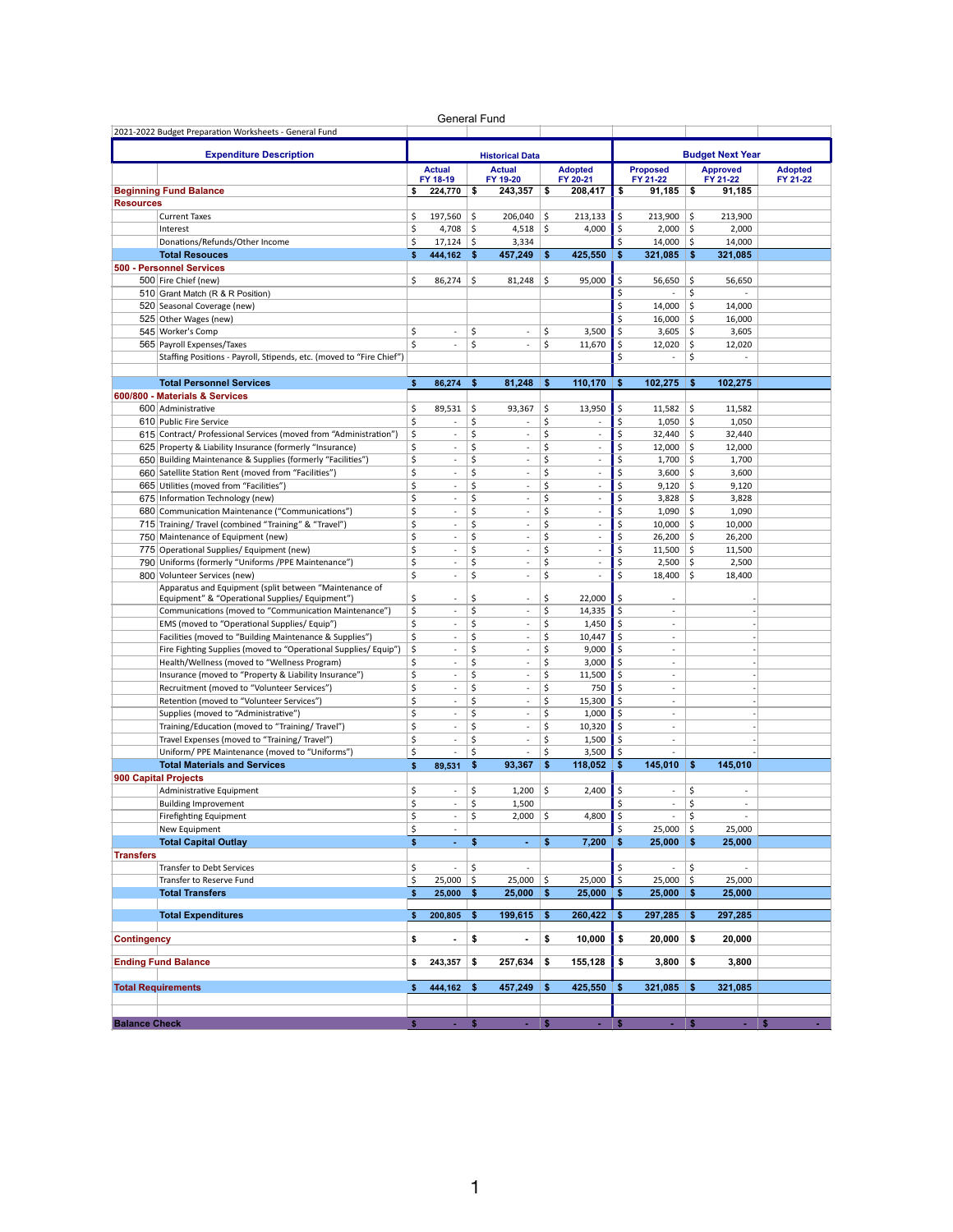|                                                    | Summary   |           |  |
|----------------------------------------------------|-----------|-----------|--|
| SAUVIE ISLAND FIRE DISTRICT BUDGET DETAIL FY 21-22 |           |           |  |
| <b>General Fund</b>                                |           |           |  |
| <b>Fund Summary</b>                                | <b>FY</b> | FY 21-22  |  |
| Resouces                                           |           | \$321,085 |  |
|                                                    |           |           |  |
| Personnel                                          |           | \$102,275 |  |
| Material / Services                                |           | \$145,010 |  |
| Capital Outlay                                     |           | \$25,000  |  |
| <b>Debt Service</b>                                |           | \$0       |  |
| <b>Transfers Out</b>                               |           | \$25,000  |  |
| Contingency                                        |           | \$20,000  |  |
| <b>Ending Fund Balance</b>                         |           | \$3,800   |  |
| <b>Total Expenditures</b>                          |           | \$321,085 |  |
| <b>Total Requirement/Overage</b>                   |           | \$0       |  |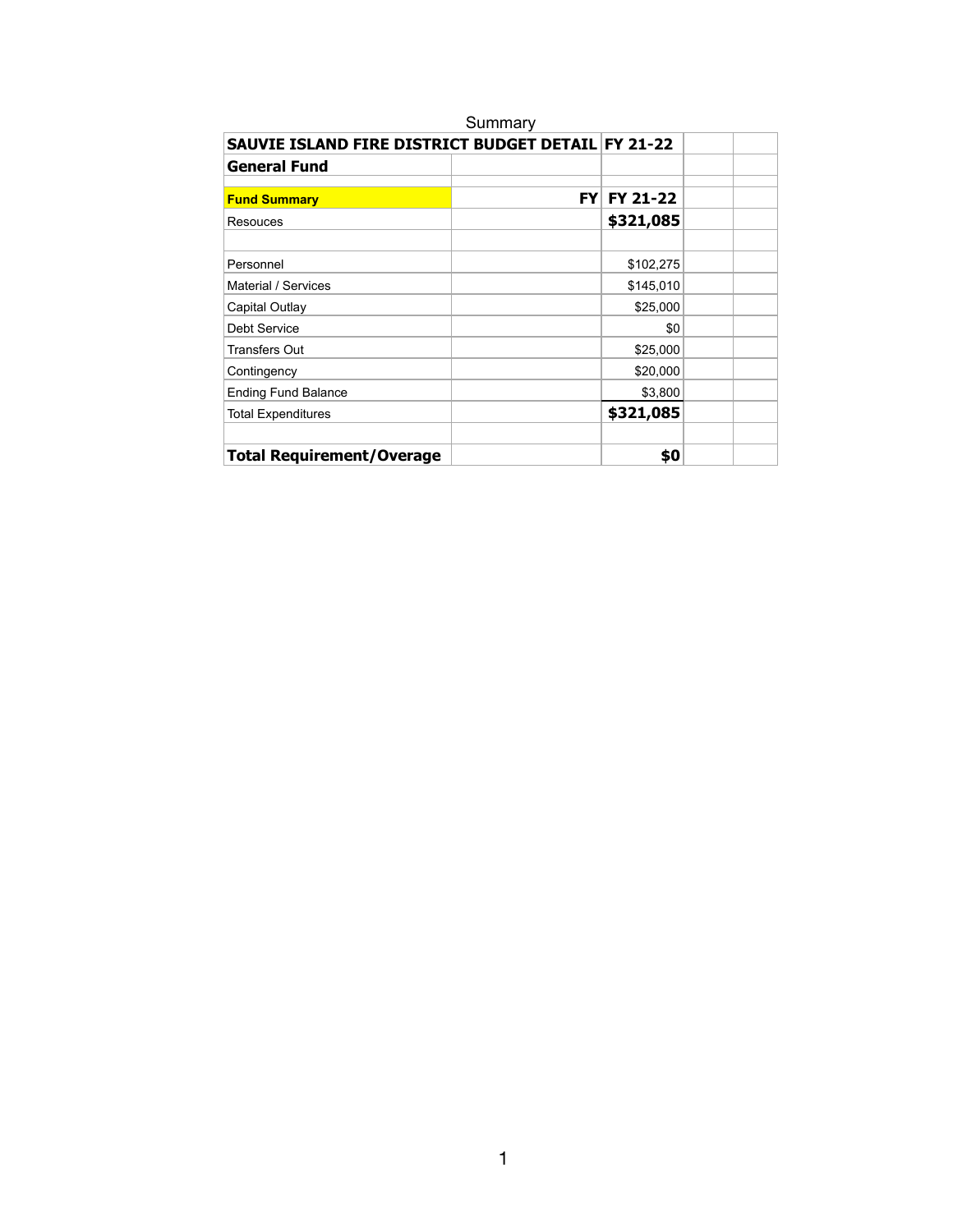| <b>Resources</b>                          |           |                                     |  |  |  |  |
|-------------------------------------------|-----------|-------------------------------------|--|--|--|--|
| SAUVIE ISLAND FIRE DISTRICT BUDGET DETAIL |           | FY 21-22                            |  |  |  |  |
| <b>General Fund</b>                       |           |                                     |  |  |  |  |
| <b>Resources Summary</b>                  |           |                                     |  |  |  |  |
|                                           |           |                                     |  |  |  |  |
|                                           |           | Budgeted FY 20-21 Approved FY 21-22 |  |  |  |  |
| Beginning Fund (Available Cash)           | \$208,417 | \$91,185                            |  |  |  |  |
| Conflagration                             |           | \$0                                 |  |  |  |  |
| Grant Income                              |           | \$0                                 |  |  |  |  |
| Interest                                  | \$4,000   | \$2,000                             |  |  |  |  |
| Miscellaneous Receipts                    |           | \$1,000                             |  |  |  |  |
| Local Option Levy                         | \$65,499  | \$65,100                            |  |  |  |  |
| Permanent Rate Levy                       | \$147,634 | \$148,800                           |  |  |  |  |
| <b>Previous Levied Taxes</b>              |           | \$13,000                            |  |  |  |  |
| <b>Total Revenue</b>                      | \$425,550 | \$321,085                           |  |  |  |  |
|                                           |           |                                     |  |  |  |  |
| <b>Total Transfers</b>                    | \$0       | \$0                                 |  |  |  |  |
|                                           |           |                                     |  |  |  |  |
| <b>TOTAL</b>                              | \$425,550 | \$321,085                           |  |  |  |  |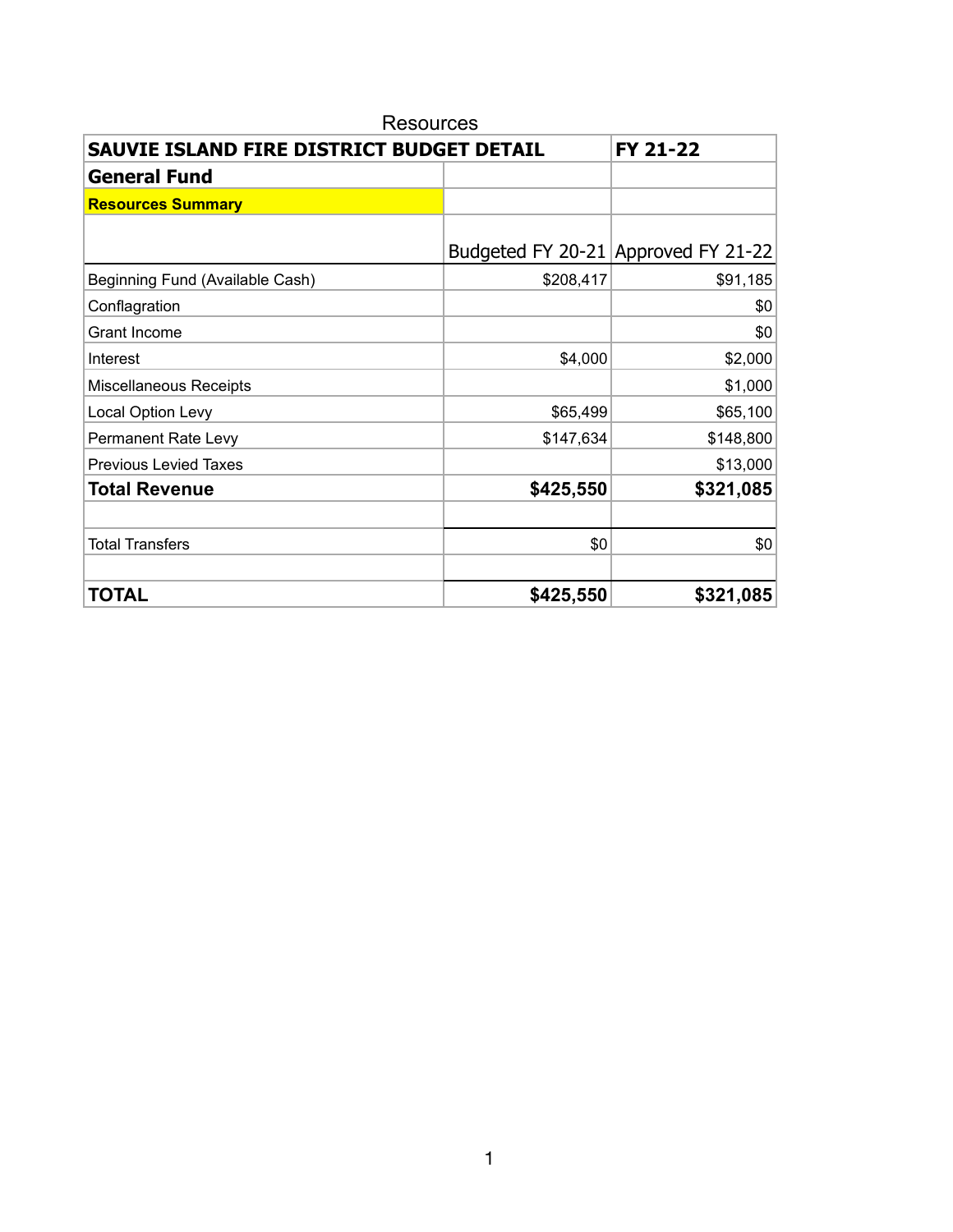Available Cash is the estimated General Fund beginning balance on July 1, 2020. Since 93% property taxes are paid in November, this cash is needed to operate the District from July 1st until current year property taxes are paid.

ConflagrationThe States reimburse the District for providing staff and apparatus support on these events. If there is no District conflagration response, neither the budgeted expense nor the budgeted revenue occur.

Grant Awards- We apply for many grants and hope to be awarded one or more in 2021/22. While we do not have specific knowledge of any grants we need both the revenue and expense categories to avoid delay if a grant is awarded. The expense cannot be incurred unless the related revenue is awarded.

Interest The Federal Reserve dropped its lending rate to 0.25% in March due to the economic fall-out of the pandemic. Some economists are predicting negative interest rates in the near future. Based on this uncertainty, the District is only budgeting \$1,000 from this source for 2021-22.

Miscellaneous receipts include fire service contracts, hazardous materials spills, sale of surplus assets, address signs, and donations. This revenue varies from year to year

2020-21 Property Taxes- Usually the District budgets assuming collections of 93% of current year taxes imposed. In view of the current financial crisis caused by the global pandemic, the District is budgeting to receive 93% of taxes imposed. During the recession beginning in 2008 the District received less than 93% of taxes imposed for 7 years

Local Option Levy.-. The levy of \$0.35 per \$1,000 of 2020/21 assessed value pays for the District's emergency medical response and transport services. It no longer generates enough revenue for ambulance replacement.

Permanent Rate Levy- The levy of \$0.7894 per \$1,000 of 2020/21 assessed value pays for fire and rescue services.

Previously Levied Taxer are taxes received from levies prior to 2020/21.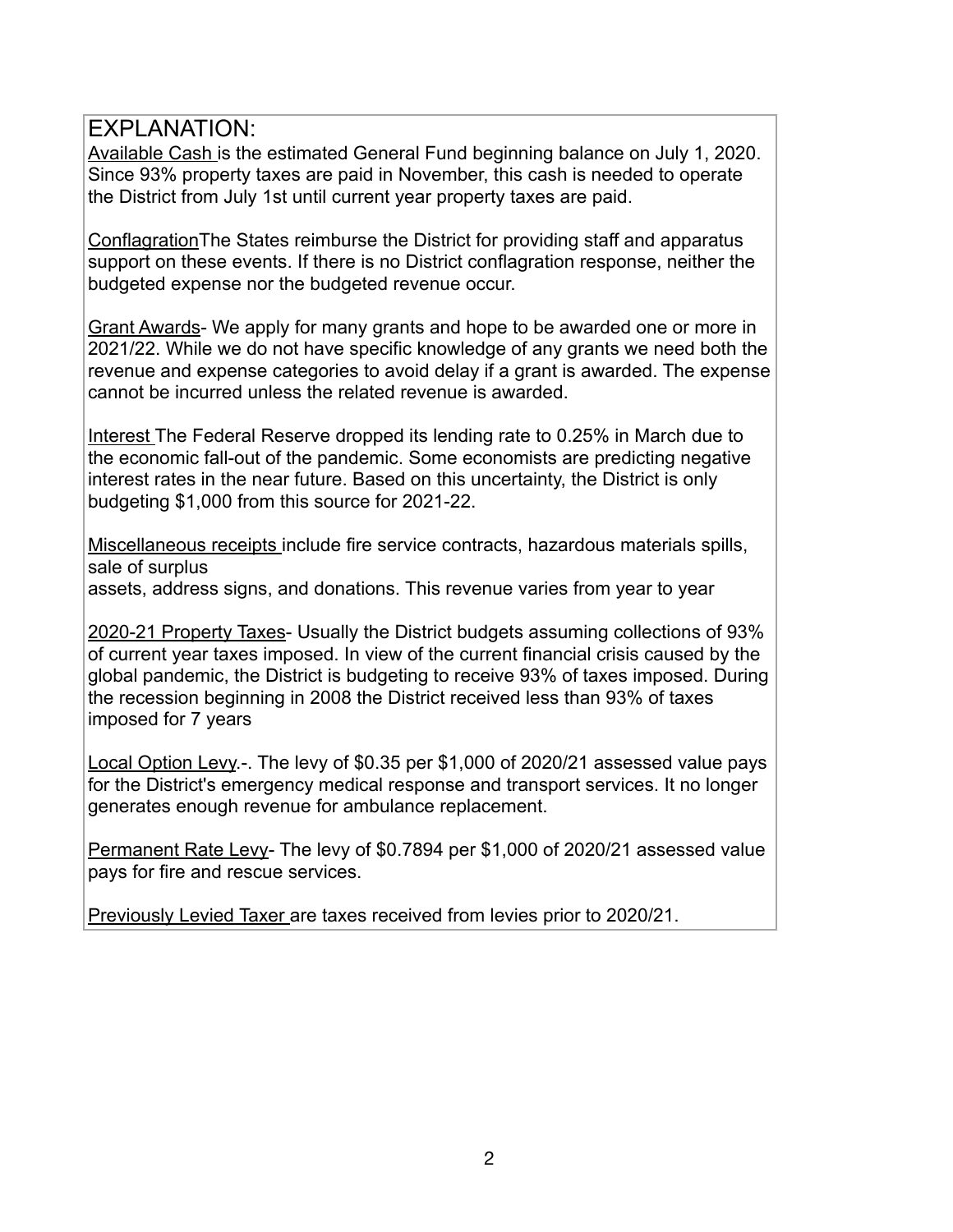|                      | <b>Sauvie Island Fire District</b>               |    |                             |                        |                             |    |                             |    |                               |    |                               |                              |  |
|----------------------|--------------------------------------------------|----|-----------------------------|------------------------|-----------------------------|----|-----------------------------|----|-------------------------------|----|-------------------------------|------------------------------|--|
|                      | 2021-2022 Budget - Reserve Account               |    |                             |                        |                             |    |                             |    |                               |    |                               |                              |  |
|                      | <b>Expenditure Description</b>                   |    |                             | <b>Historical Data</b> |                             |    |                             |    |                               |    | <b>Budget Next Year</b>       |                              |  |
|                      | <b>Description</b>                               |    | <b>Actual</b><br>FY 2018/19 |                        | <b>Actual</b><br>FY 2019/20 |    | <b>Budget</b><br>FY 2020/21 |    | <b>Proposed</b><br>FY 2021/22 |    | <b>Approved</b><br>FY 2021/22 | <b>Adopted</b><br>FY 2021/22 |  |
|                      | <b>Reserve Funds Summary/Overview</b>            |    |                             |                        |                             |    |                             |    |                               |    |                               |                              |  |
| <b>Resources</b>     |                                                  |    |                             |                        |                             |    |                             |    |                               |    |                               |                              |  |
|                      | <b>Beginning Operating Reserves</b>              | \$ | 124,000                     | \$                     | 124,000                     | \$ | 124,000                     | \$ | 124,000                       | \$ | 124,000                       |                              |  |
|                      | <b>Beginning Capital Reserves</b>                | \$ | 164,870                     | \$                     | 202,363                     | \$ | 208,417                     | Ś  | 220,500                       | Ś  | 220,500                       |                              |  |
|                      | Interest                                         | \$ | 3,500                       | Ś.                     | 7,500                       | \$ | 7,500                       |    |                               |    |                               |                              |  |
|                      | <b>Transfers from General Fund</b>               | \$ | 25,000                      | \$                     | 25,000                      | \$ | 25,000                      | Ś. | 25,000                        | Ś. | 25.000                        |                              |  |
|                      | <b>Total Resources</b>                           | \$ | 317,370                     | Ś                      | 358,863                     | Ś  | 364,917                     | Ś  | 369,500                       | Ś  | 369,500                       | \$                           |  |
|                      |                                                  |    |                             |                        |                             |    |                             |    |                               |    |                               |                              |  |
|                      | <b>Expenditures (Repairs &amp; Improvements)</b> |    |                             |                        |                             |    |                             |    |                               |    |                               |                              |  |
|                      | Facilities (Major)                               | \$ | 11,500                      | \$                     | 11,500                      | \$ | 11,500                      | \$ |                               | \$ |                               |                              |  |
|                      | Apparatus/Equipment (Major)                      | \$ | 70.000                      | \$                     | 120,000                     | \$ | 31,800                      | \$ | 25,000                        | \$ | 25,000                        |                              |  |
|                      | Equipment or Apparatus (Minor)                   | \$ |                             | \$                     |                             | \$ |                             | \$ |                               | \$ |                               |                              |  |
|                      | <b>Maintenance Fees</b>                          | \$ | 130                         | \$                     |                             | \$ |                             | \$ | 130                           | \$ | 130                           |                              |  |
|                      | <b>Total Capital Outlay</b>                      | \$ | 81,630                      | \$                     | 131,500                     | \$ | 43,300                      | \$ | 25,130                        | \$ | 25,130                        | \$                           |  |
|                      |                                                  | \$ |                             | Ś                      |                             |    |                             | Ś  |                               | Ś  |                               |                              |  |
|                      | <b>Total Expenditures</b>                        |    | 81,630                      |                        | 131,500                     | \$ | 43,300                      |    | 25,130                        |    | 25,130                        | \$                           |  |
|                      | <b>Reserved for Future Expenditures</b>          |    |                             |                        |                             |    |                             |    |                               |    |                               |                              |  |
|                      | Operating                                        | \$ | 124,000                     | \$                     | 124,000                     | \$ | 124,000                     | \$ | 124,000                       | \$ | 124,000                       |                              |  |
|                      | Capital                                          | \$ | 111,740                     | \$                     | 103,363                     | \$ | 197,617                     | \$ | 220,370                       | \$ | 220,370                       |                              |  |
|                      | <b>Total for Future Expenditures</b>             | \$ | 235,740                     | \$                     | 227,363                     | \$ | 321,617                     | \$ | 344,370                       | \$ | 344,370                       | \$                           |  |
|                      |                                                  |    |                             |                        |                             |    |                             |    |                               |    |                               |                              |  |
|                      | <b>Total Requirements</b>                        | Ś  | 317,370                     | Ś                      | 358,863                     | \$ | 364,917                     | Ś  | 369,500                       | Ś  | 369,500                       | \$                           |  |
|                      |                                                  |    |                             |                        |                             |    |                             |    |                               |    |                               |                              |  |
| <b>Balance Check</b> |                                                  | \$ |                             | \$                     |                             | \$ |                             | \$ |                               | \$ |                               | \$                           |  |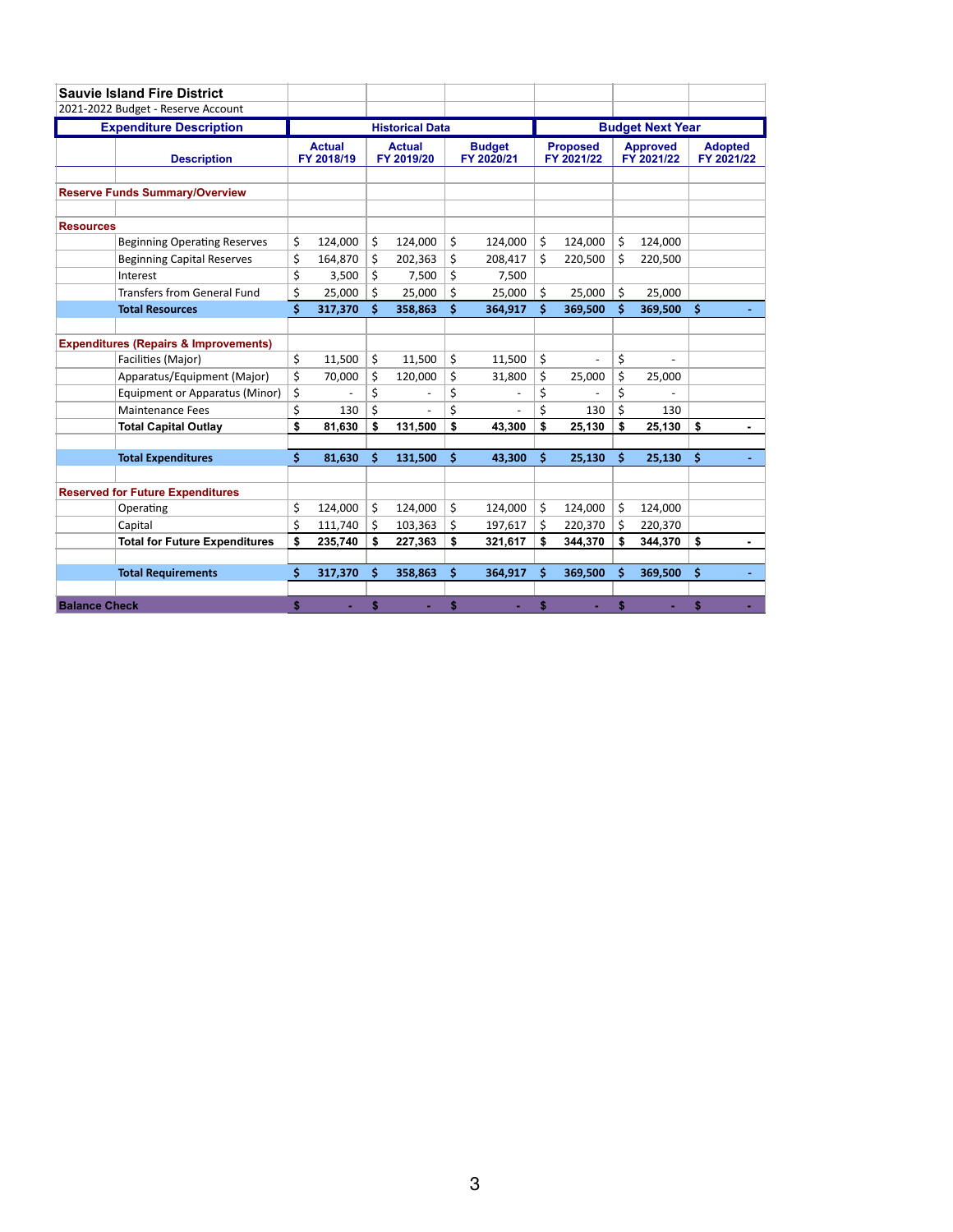| <b>Debt Service</b>                       |          |                 |
|-------------------------------------------|----------|-----------------|
| SAUVIE ISLAND FIRE DISTRICT BUDGET DETAIL |          | <b>FY 21-22</b> |
| <b>General Fund</b>                       |          |                 |
| <b>Debt Service</b>                       |          |                 |
|                                           |          |                 |
| <b>Description</b>                        | Quantity | <b>Total</b>    |
| Example "Fire Engine" or "SCBA"           |          | - 0             |
|                                           |          | $-0$            |
| <b>Total</b>                              |          |                 |

Debt expenditures are for purchases of capital outlay items requiring agreedupon payments over two or more budget years.

**Example :** Fire Engine: The District has agreed to purchase a Rosenbauer Timberwolf Fire Engine with Freightliner chassis for a total cost of \$455,000. The District will make a down-payment of \$210,000 in July, 2020 from the Property Reserve Fund. The \$245,000 balance will be paid upon delivery in spring, 2021. Most of the balance will come from a \$225,378 loan financed with a municipal lease-purchase agreement. The loan agreement provides for four (4)annual payments of \$61,579 at a 3.65% annual interest rate, beginning December, 2020. The total interest expense will be about \$20,935. The loan cannot be prepaid before December 2021 .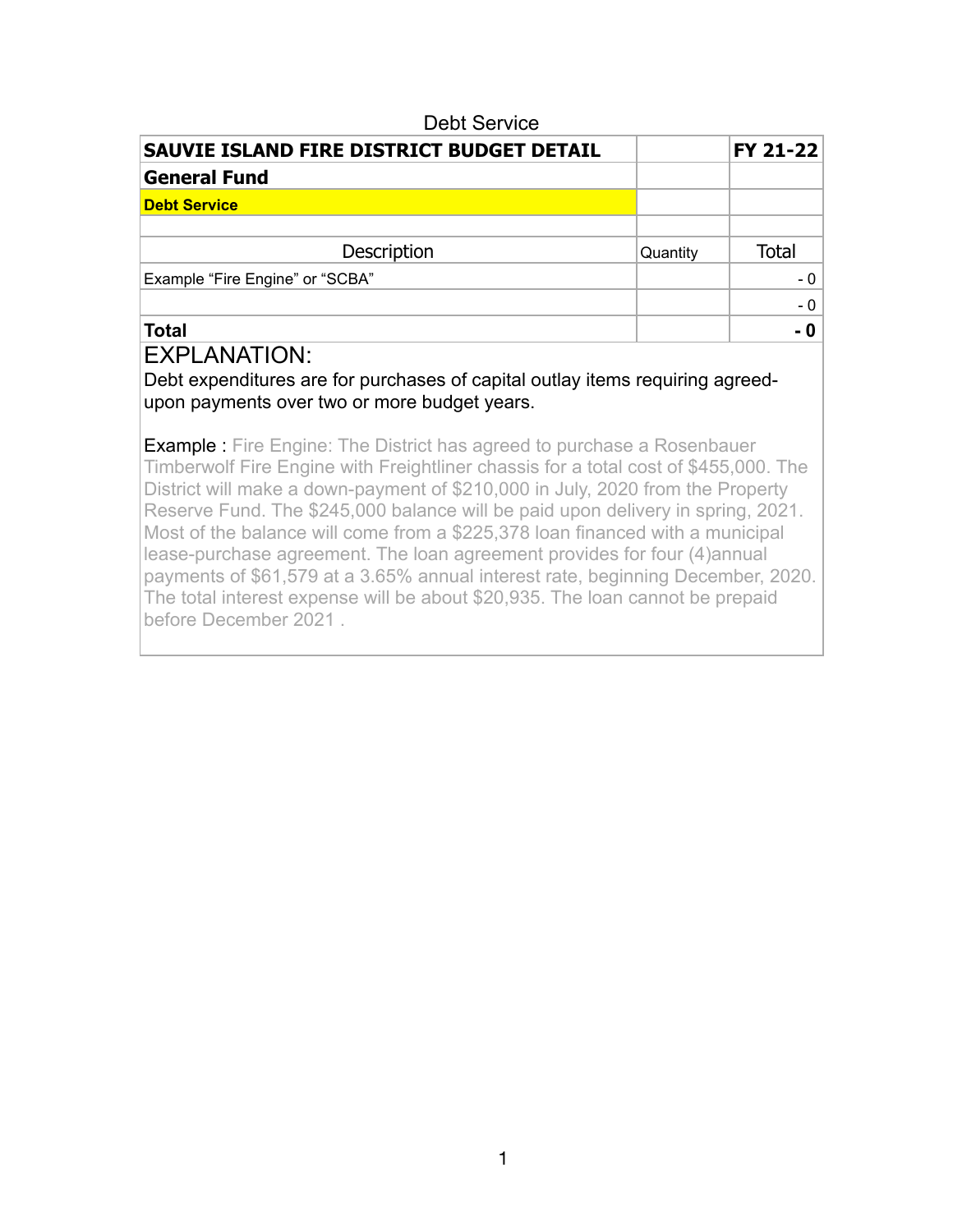| Personnel 500                             |          |                   |                          |  |  |  |  |  |
|-------------------------------------------|----------|-------------------|--------------------------|--|--|--|--|--|
| SAUVIE ISLAND FIRE DISTRICT BUDGET DETAIL |          |                   |                          |  |  |  |  |  |
| <b>General Fund</b>                       |          |                   |                          |  |  |  |  |  |
|                                           |          |                   |                          |  |  |  |  |  |
| <b>Personnel Services Summary</b>         |          |                   |                          |  |  |  |  |  |
| Expense Item                              | Item No. | Budgeted FY 20-21 | Approved FY<br>$21 - 22$ |  |  |  |  |  |
| Fire Chief (FTE 0.5)                      | 510      | \$55,000          | \$56,650                 |  |  |  |  |  |
| Grant Funded (R & R Position FTE 0.66)    | 515      | \$0               | \$0                      |  |  |  |  |  |
| Seasonal Coverage                         | 520      |                   | \$14,000                 |  |  |  |  |  |
| <b>Other Wages</b>                        | 525      |                   | \$16,000                 |  |  |  |  |  |
| <b>Workers' Compensation</b>              | 545      | \$0               | \$3,605                  |  |  |  |  |  |
| Life Insurance                            | 560      | \$0               | \$0                      |  |  |  |  |  |
| <b>FICA Taxes</b>                         | 565      | \$11,670          | \$12,020                 |  |  |  |  |  |
| <b>Total Personnel</b>                    |          | \$55,000          | \$102,275                |  |  |  |  |  |

The Board of Directors completes extensive wage comparisons and sets wage scales.

Grant Funded- This is a place holder for the potential grant funded opportunity for a 0.66 FTE Recruitment and Retention Officer. A FEMA Staffing for Adequate Fire and Emergency Response (SAFER) grant has been submitted for the 2021 year.

Seasonal Coverage- This category funds weekend patrol coverage during the summer season. This is in partnership with Oregon Department of Fish and Wildlife.

Other Wages- This sub-account includes budgeted wages for response to unpredictable events such as governor declared conflagration acts, disasters and Red Flag days. Also includes phone reimbursement pay. Staff may receive pay for temporarily filling leadership positions.

Workers' Compensation We insure employees and volunteers as required by law. This sub-account includes estimated insurance expense, annual workers' compensation audit and quarterly workers' benefit fund payments to the Oregon Department of Revenue.

Life Insurance This line item is for both volunteers and paid personnel. It includes benefits for accidental death and dismemberment and dependent life insurance. This is a new fund for the Fire District starting 2021-22 FY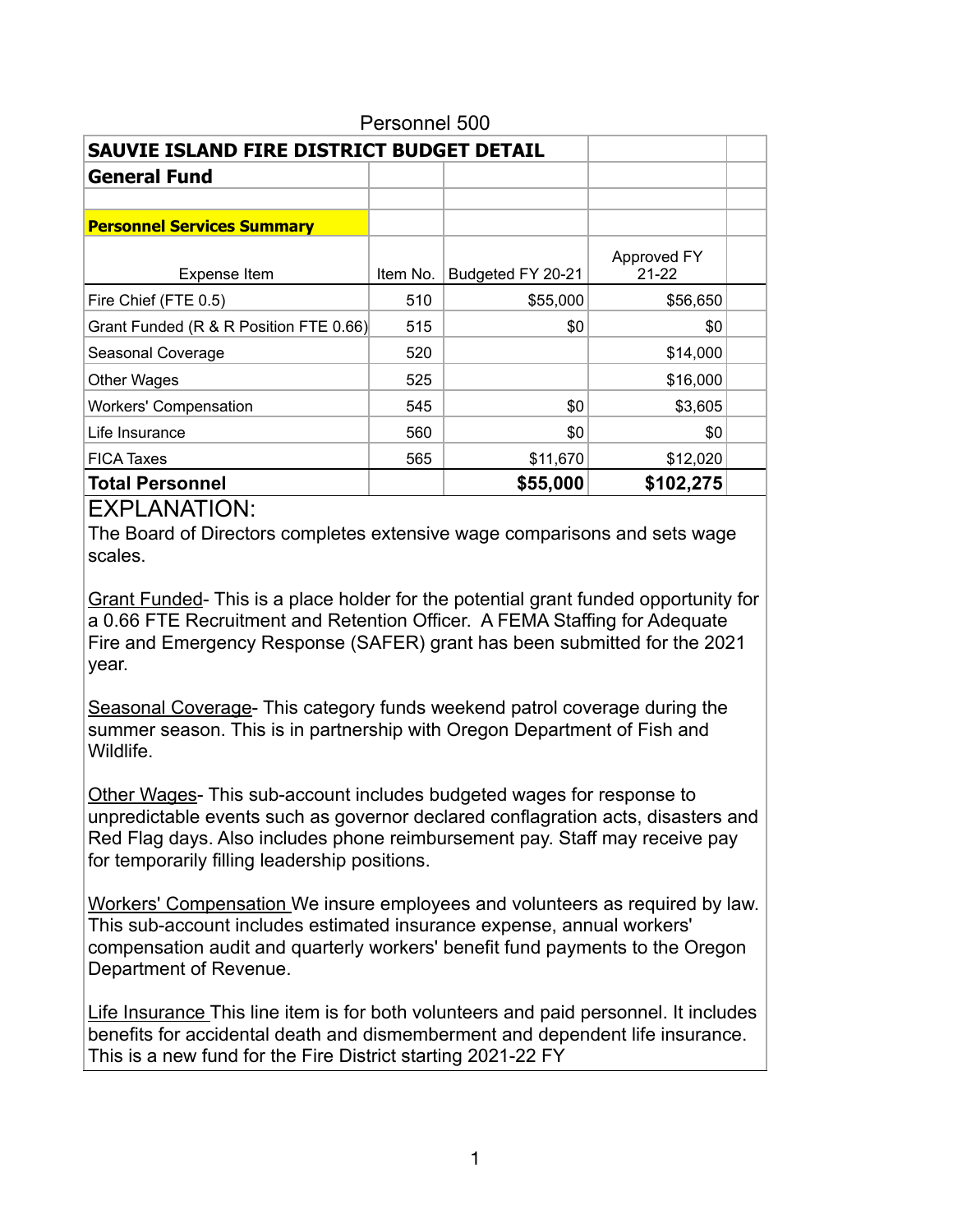|     | SAUVIE ISLAND FIRE DISTRICT BUDGET DETAIL FY 21-22 |           |                                     |
|-----|----------------------------------------------------|-----------|-------------------------------------|
|     | <b>General Fund</b>                                |           |                                     |
|     | <b>Materials &amp; Services Summary</b>            |           |                                     |
|     |                                                    |           |                                     |
|     |                                                    |           | Budgeted FY 20-21 Approved FY 21-22 |
| 600 | Administration                                     | \$13,950  | \$11,582                            |
|     | 610 Public Fire Services                           |           | \$1,050                             |
| 615 | <b>Contract/ Professional Services</b>             | \$10,500  | \$32,440                            |
| 625 | Property & Liability Insurance                     | \$11,500  | \$12,000                            |
| 650 | <b>Building Maintenance &amp; Supplies</b>         |           | \$1,700                             |
| 660 | <b>Satellite Station Rent</b>                      | \$1,800   | \$3,600                             |
| 665 | <b>Utilities</b>                                   |           | \$9,120                             |
|     | 675 Information Technology                         |           | \$3,828                             |
|     | 680 Communications Maintenance                     | \$14,335  | \$1,090                             |
|     | 715 Training/ Travel                               | \$11,820  | \$10,000                            |
|     | 750 Maintenance of Equipment                       | \$25,597  | \$26,200                            |
| 775 | <b>Operational Supplies/ Equipment</b>             | \$9,000   | \$11,500                            |
| 790 | Uniforms                                           | \$3,500   | \$2,500                             |
|     | 800 Volunteer Services                             | \$16,050  | \$18,400                            |
|     |                                                    |           |                                     |
|     | <b>Total Material and Services</b>                 | \$118,052 | \$145,010                           |

Material & Services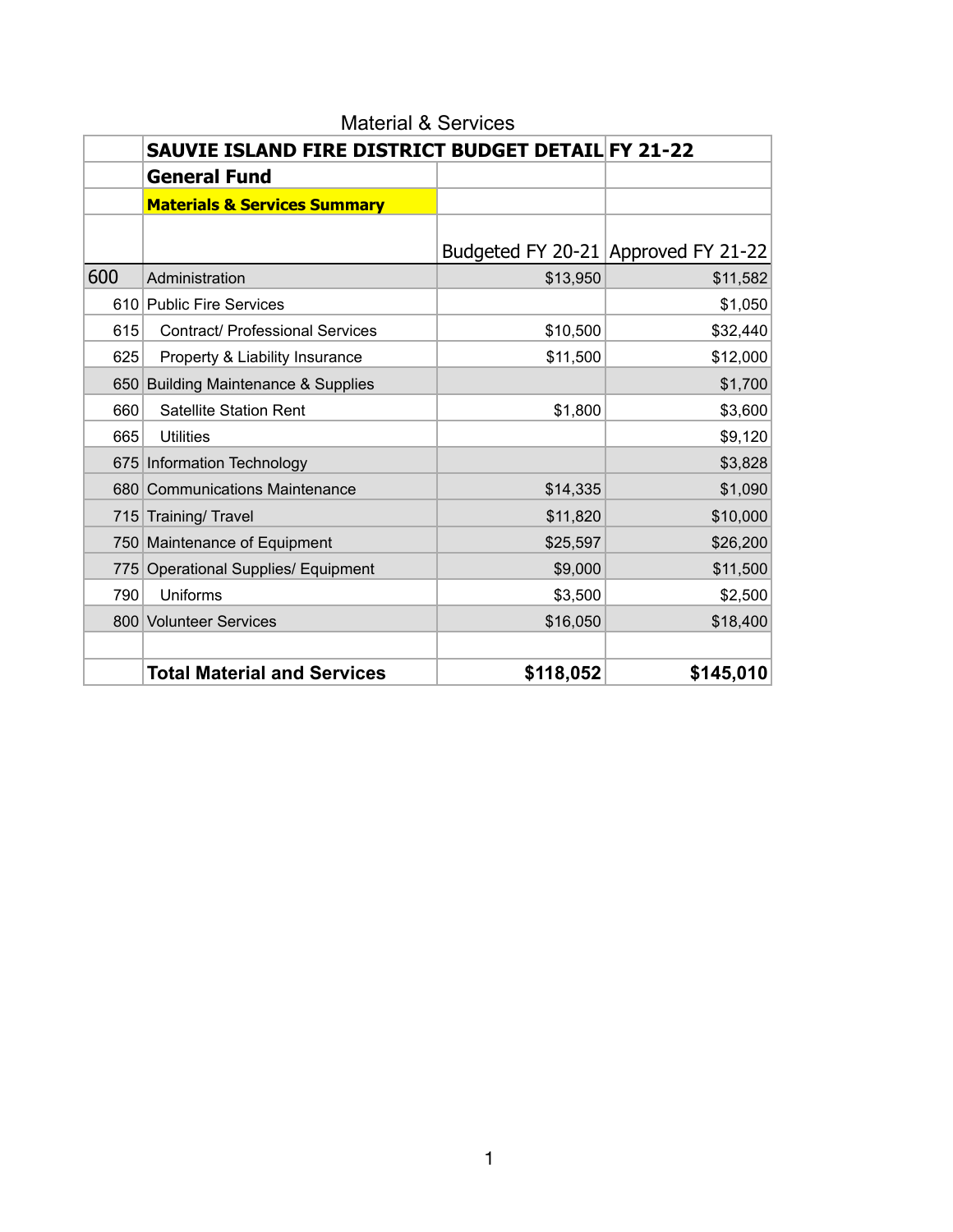| <b>Transfers</b>                          |          |                 |  |
|-------------------------------------------|----------|-----------------|--|
| SAUVIE ISLAND FIRE DISTRICT BUDGET DETAIL |          | <b>FY 21-22</b> |  |
| <b>General Fund</b>                       |          |                 |  |
|                                           |          |                 |  |
| <b>Transfers</b>                          |          |                 |  |
|                                           |          |                 |  |
| Description                               | Quantity | <b>Total</b>    |  |
|                                           |          |                 |  |
| <b>Transfer to Reserves</b>               |          | \$25,000        |  |
|                                           |          |                 |  |
| <b>Total Transfer</b>                     |          | \$25,000        |  |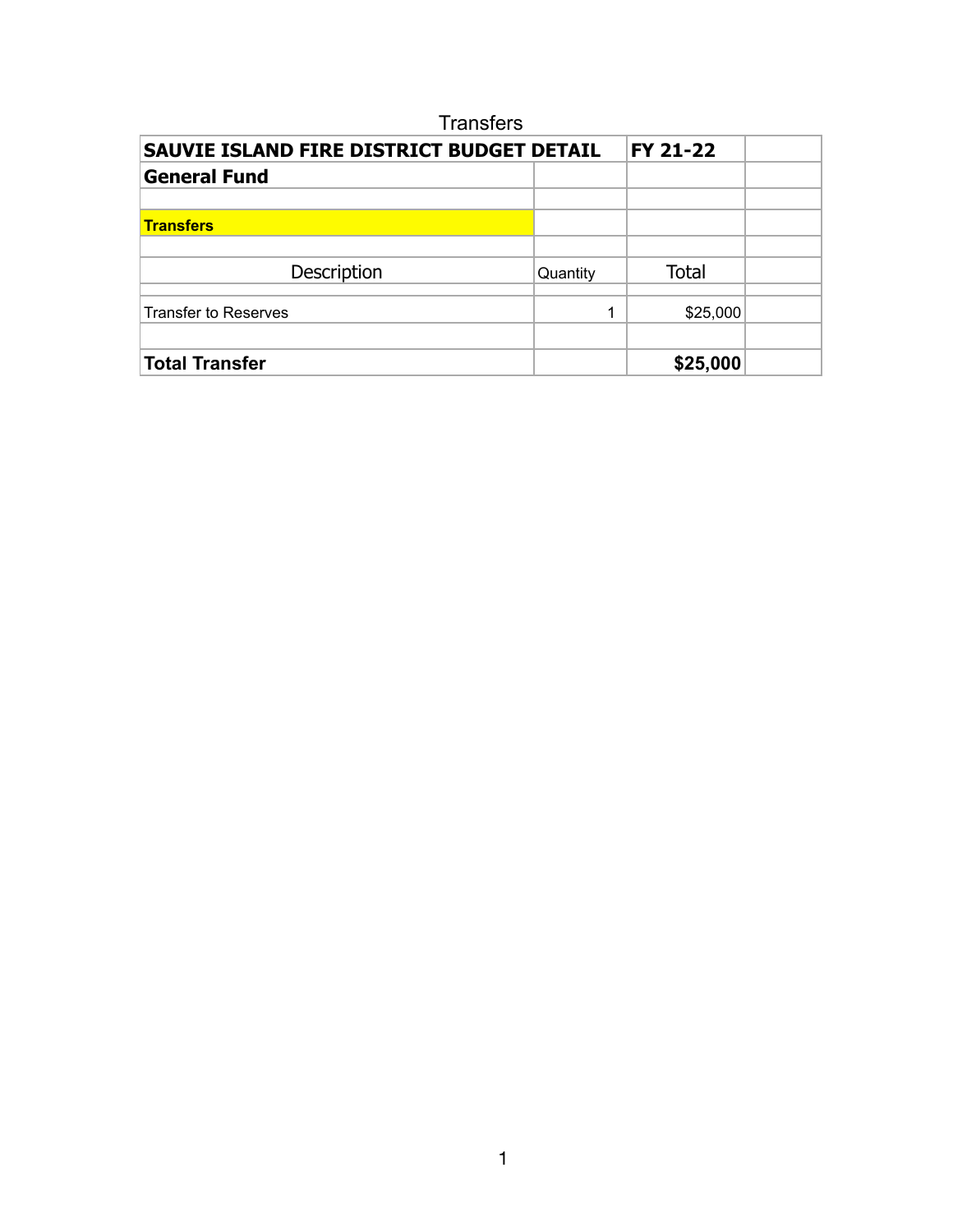| SAUVIE ISLAND FIRE DISTRICT BUDGET DETAIL FY 21-22 |          |       |              |  |
|----------------------------------------------------|----------|-------|--------------|--|
| <b>General Fund</b>                                |          |       |              |  |
|                                                    |          |       |              |  |
| <b>600 Administration</b>                          |          |       |              |  |
|                                                    |          |       |              |  |
| Description                                        | Quantity | Price | <b>Total</b> |  |
| General Office Supplies & Expenses                 | 1        | 800   | 800          |  |
| Postage                                            | 12       | 11    | 132          |  |
| Dues & Subscriptions                               | 1        | 2,100 | 2,100        |  |
| <b>Legal Fees</b>                                  | 1        | 500   | 500          |  |
| Audit, Banking & Payroll                           | 1        | 6,000 | 6,000        |  |
| <b>Mailers</b>                                     | 1        | 500   | 500          |  |
| <b>Legal Notices</b>                               | 1        | 150   | 150          |  |
| <b>Election Expense</b>                            | 1        | 150   | 150          |  |
| <b>Office Furniture</b>                            | 1        | 750   | 750          |  |
| <b>Administration Operations</b>                   | 1        | 500   | 500          |  |
|                                                    |          |       | - 0          |  |
| Total                                              |          |       | 11,582       |  |

# Administration 600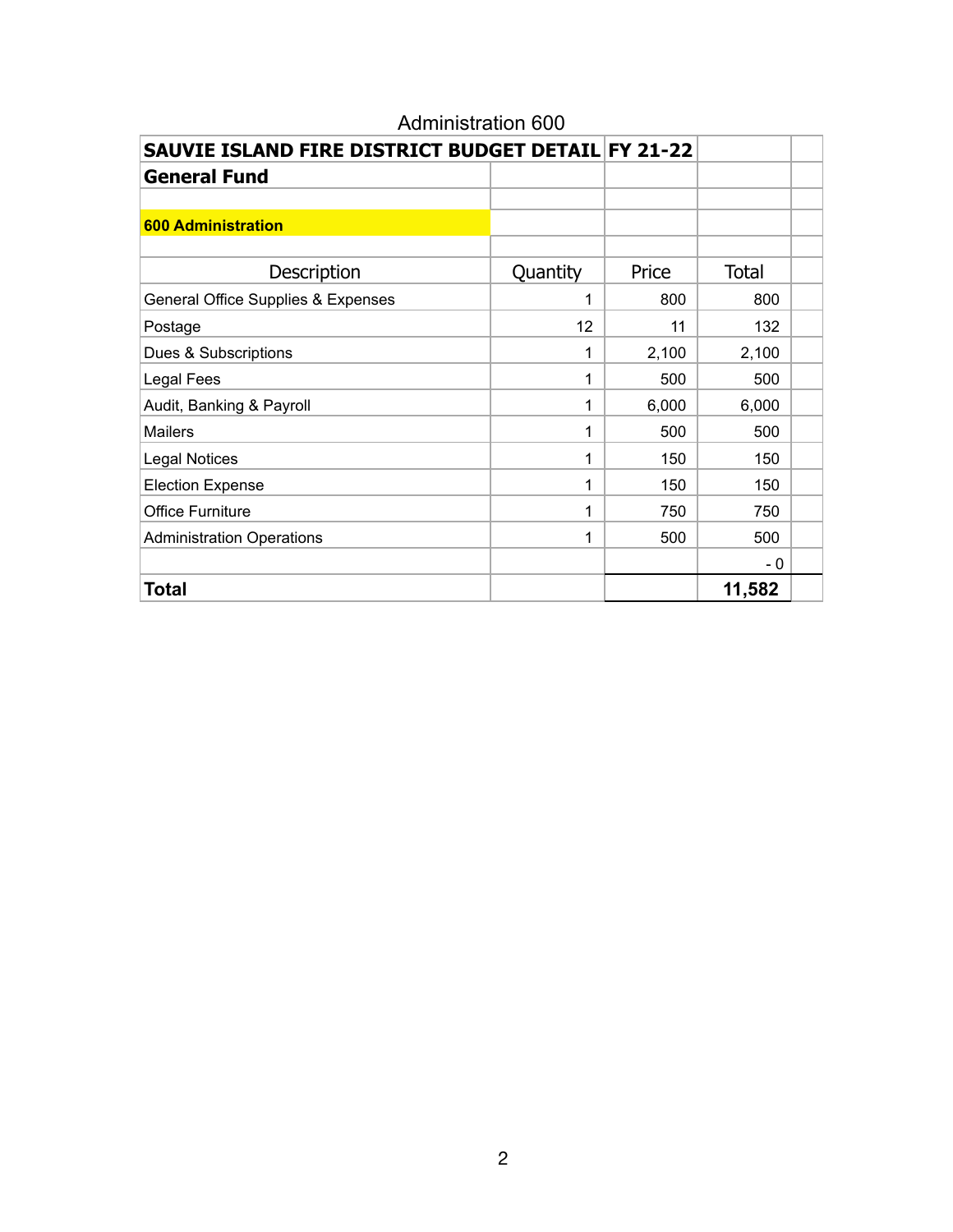General office supplies and expenses including ink for all station printers, custom orders such as stationary and checks, file folders, pens, copy paper, small office machines such as calculators, and copy charges.

Postage includes stamps, bulk mailings and UPS charges for office use. Small mailers are planned at a reduced postage rate.

Dues and subscriptions to: Oregon Ethics Commission, Oregon Filing Fee, Fire Engineering, and associations, Oregon Fire Chiefs Association, Oregon Fire Districts Directors, and Special Districts of Oregon.

Attorney Fees are paid for legal advice.

Audit, Banking & Payroll fees. Auditor's contractual fee, Secretary of State audit filing fee, payroll preparation fees, bank and credit card charges.

Mailers Expenses involved with copying newsletters and other mailings to citizens of the FireDistrict. Small mailers are planned.

Legal Notices are newspaper advertising fees for the District's legally required publications.

Election Expenses The Board is determining whether to propose funding measures to the

voters. These funds will pay for county election fees.

Office Furniture This expense is for purchasing new or replacing existing office furniture.

Administrative Operations.- Miscellaneous administrative expenses including outside copying, coffee, awards, food or per diem for administration purposes, conflagration act expenses, flowers and any unforeseen expenses.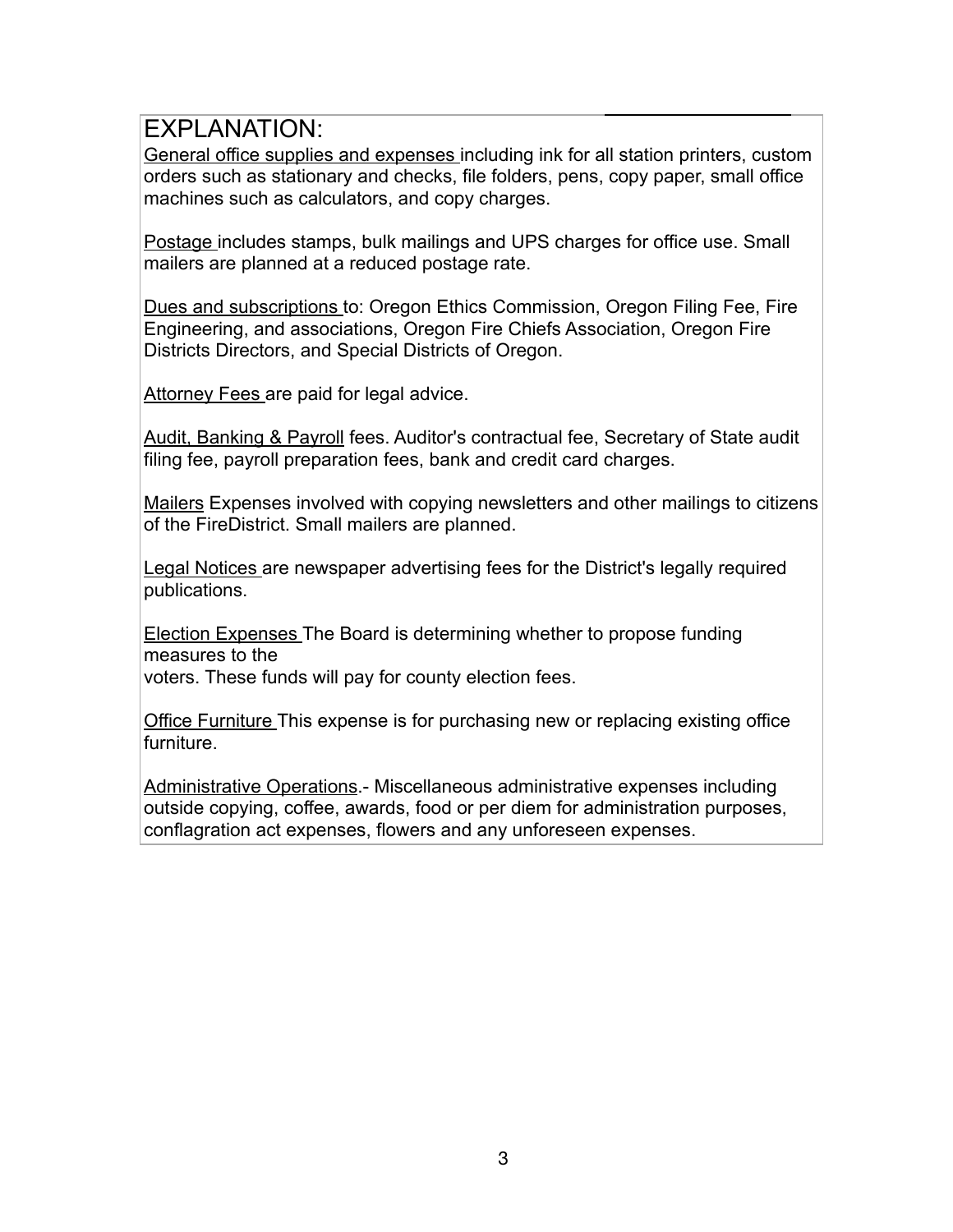| <b>FY 21-22</b><br>SAUVIE ISLAND FIRE DISTRICT BUDGET DETAIL |          |       |              |  |
|--------------------------------------------------------------|----------|-------|--------------|--|
| <b>General Fund</b>                                          |          |       |              |  |
|                                                              |          |       |              |  |
| <b>610 Public Fire Services</b>                              |          |       |              |  |
|                                                              |          |       |              |  |
| Description                                                  | Quantity | Price | <b>Total</b> |  |
| Fire Investigation                                           |          | 100   | 300          |  |
| Programs                                                     |          | 500   | 500          |  |
| <b>Community AED</b>                                         |          | 250   | 250          |  |
|                                                              |          |       | - 0          |  |
| <b>TOTAL</b>                                                 |          |       | 1,050        |  |

## Public Fire Services 610

EXPLANATION:

Fire Investigation- camera, lens, personal protective and investigation equipment

Programs such as the smoke detector program, driveway address signs, fire, road, and building

inspections, and public events use funds to promote fire safety and public education in fire prevention.

The District also offers fire extinguisher training for 6th grade students and local businesses.The expenses for these programs include set-up materials for booths, programs, education materials, handouts, extinguisher refill, propane for prop, etc.

Community AED Supplies are batteries and pads that are replaced in alternate years. The AEDs are placed throughout the community in businesses, schools and police vehicles.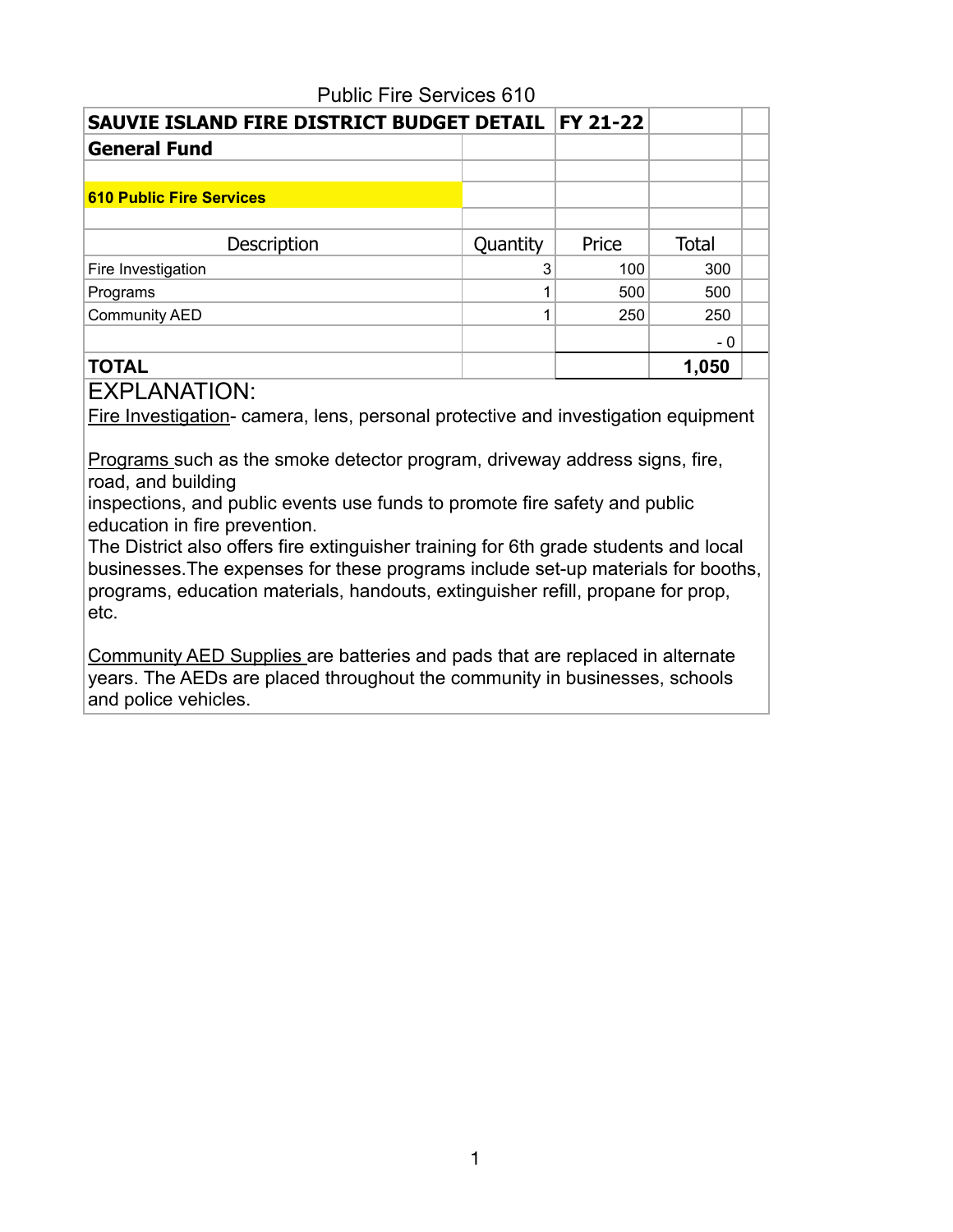| SAUVIE ISLAND FIRE DISTRICT BUDGET DETAIL FY 21-22 |          |       |              |  |  |  |  |  |
|----------------------------------------------------|----------|-------|--------------|--|--|--|--|--|
| <b>General Fund</b>                                |          |       |              |  |  |  |  |  |
|                                                    |          |       |              |  |  |  |  |  |
| <b>615 Contract Services</b>                       |          |       |              |  |  |  |  |  |
|                                                    |          |       |              |  |  |  |  |  |
| Description                                        | Quantity | Price | <b>Total</b> |  |  |  |  |  |
| Bookkeeper                                         | 12       | 600   | 7,200        |  |  |  |  |  |
| <b>CPA</b>                                         | 12       | 170   | 2,040        |  |  |  |  |  |
| Auditor                                            | 1        | 7,000 | 7,000        |  |  |  |  |  |
| <b>BOEC</b>                                        | 12       | 1350  | 16,200       |  |  |  |  |  |
| <b>TOTAL</b>                                       |          |       | 32,440       |  |  |  |  |  |

#### Contract Services 615

EXPLANATION:

Bookkeeper- The Fire Chief and Board of Directors decided to hire a bookkeeper to help with routine financial expense, records and to Assit with the budget process.

Accountant- The Fire District hired an accountant to manage the payment of taxes and payroll through Quickbooks.

Auditor- As require by law, the Fire District must have an independent auditing firm review the Fire District financial records and assets.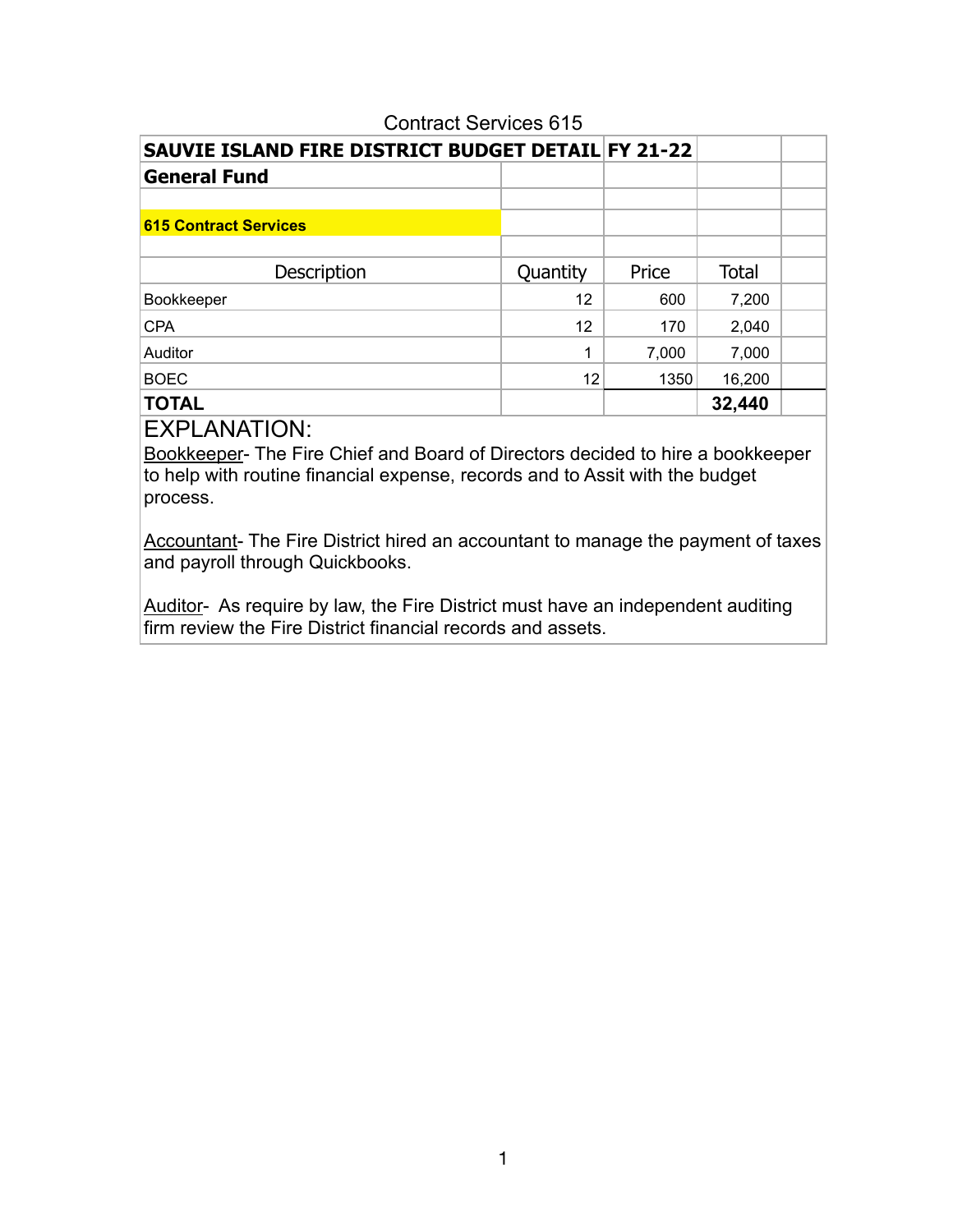|                                    | SAUVIE ISLAND FIRE DISTRICT BUDGET DETAIL FY 21-22 |       |              |  |  |  |  |  |  |  |
|------------------------------------|----------------------------------------------------|-------|--------------|--|--|--|--|--|--|--|
| <b>General Fund</b>                |                                                    |       |              |  |  |  |  |  |  |  |
|                                    |                                                    |       |              |  |  |  |  |  |  |  |
| 625 Property & Liability Insurance |                                                    |       |              |  |  |  |  |  |  |  |
|                                    |                                                    |       |              |  |  |  |  |  |  |  |
| Description                        | Quantity                                           | Price | <b>Total</b> |  |  |  |  |  |  |  |
| Vehicle                            |                                                    | 4,000 | 4,000        |  |  |  |  |  |  |  |
| Casulty                            |                                                    | 8,000 | 8,000        |  |  |  |  |  |  |  |
|                                    |                                                    |       | - 0          |  |  |  |  |  |  |  |
| <b>TOTAL</b>                       |                                                    |       | 12,000       |  |  |  |  |  |  |  |

## Property & Liability Insurance 625

# EXPLANATION:

Real & Personal Property Insurance includes auto and property physical damage, earthquake, flood, equipment breakdown, and related business interruption losses. This policy includes crime insurance to cover losses due to employee dishonesty.

Liability Insurance includes coverage for general, auto, and excess liability losses.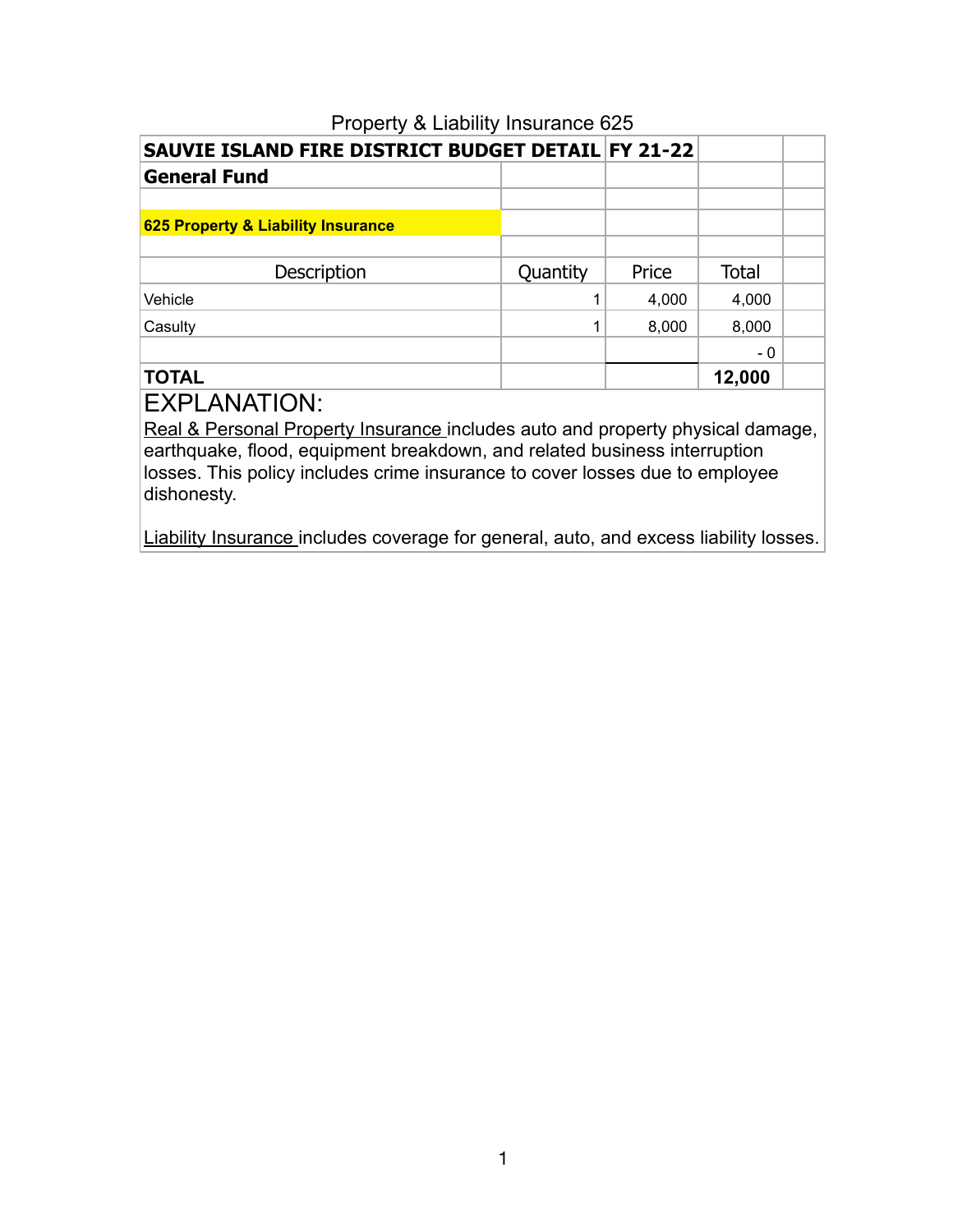| <b>SAUVIE ISLAND FIRE DISTRICT BUDGET DETAIL  </b> |          | <b>FY 21-22</b> |              |  |
|----------------------------------------------------|----------|-----------------|--------------|--|
| <b>General Fund</b>                                |          |                 |              |  |
|                                                    |          |                 |              |  |
| <b>650 Building/Facilities Maintenance</b>         |          |                 |              |  |
|                                                    |          |                 |              |  |
| <b>Description</b>                                 | Quantity | Price           | <b>Total</b> |  |
| <b>Building &amp; Grounds Maintenance</b>          | 1        | 1,100           | 1,100        |  |
| <b>Cleaning Supplies</b>                           | 1        | 300             | 300          |  |
| <b>Building Supplies</b>                           | 1        | 300             | 300          |  |
|                                                    |          |                 | - 0          |  |
| <b>TOTAL</b>                                       |          |                 | 1.700        |  |

#### Building/ Facilities Maintenance 650

EXPLANATION:

Building & Grounds Maintenance Building maintenance examples include supplies and specialized labor as needed for plumbing, pressure washing, electrical work, roof and gutter repairs, air conditioning/heating system maintenance and repair, garage doors, and locks. It also includes building and office furniture or storage racks that last longer than one year and cost less than \$1,000.

Grounds maintenance includes mowing and yard services the station, adding trees or plants that may be necessary, and maintenance of the irrigation system.

Cleaning supplies are supplies and equipment needed for cleaning the fire station.

Building supplies are needed for maintaining the stations and include light bulbs, bulletin boards, map boards, paper towels, brooms, mops, and buckets.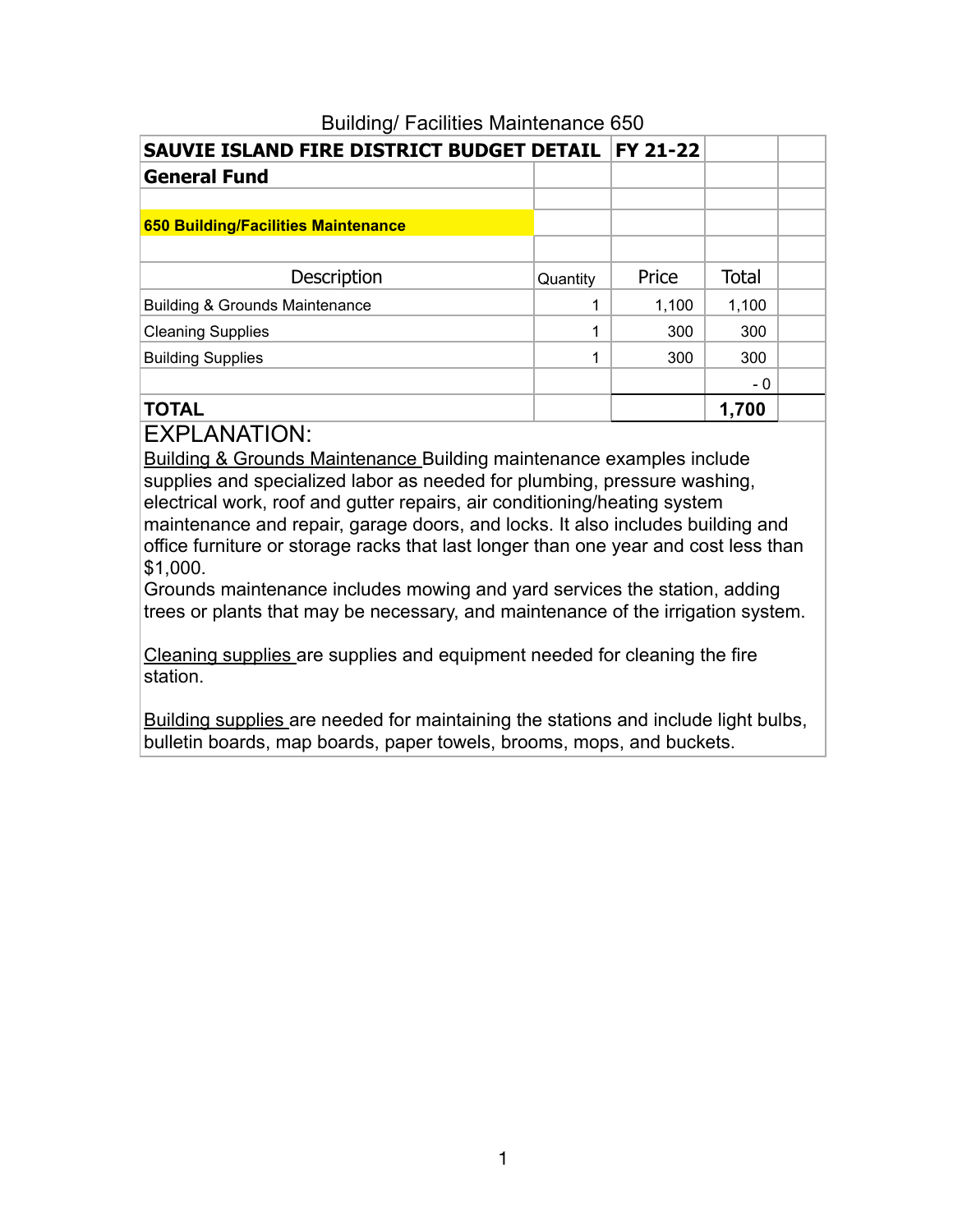| SAUVIE ISLAND FIRE DISTRICT BUDGET DETAIL FY 21-22 |          |       |              |  |
|----------------------------------------------------|----------|-------|--------------|--|
| <b>General Fund</b>                                |          |       |              |  |
|                                                    |          |       |              |  |
|                                                    |          |       |              |  |
| <b>660 Satellite Station Rent</b>                  |          |       |              |  |
|                                                    |          |       |              |  |
| Description                                        | Quantity | Price | <b>Total</b> |  |
|                                                    |          |       |              |  |
| Rent                                               | 1        | 1800  | 1,800        |  |
| <b>Utilities for Satellite Stations</b>            | 1        | 1800  | 1,800        |  |
|                                                    |          |       | - 0          |  |
|                                                    |          |       | - 0          |  |
| <b>TOTAL</b>                                       |          |       | 3,600        |  |
|                                                    |          |       |              |  |

## Satellite Station Rent 660

EXPLANATION:

Fire District's purpose is to protect the community of Sauvie Island, the District also intend to help keep fire insurance at an acceptable rate for the community. To do so, the Fire District has rented space at strategic locations on the Island to help facilitate these goals. This fund to cover the cost of rent and utilities for using these facilities.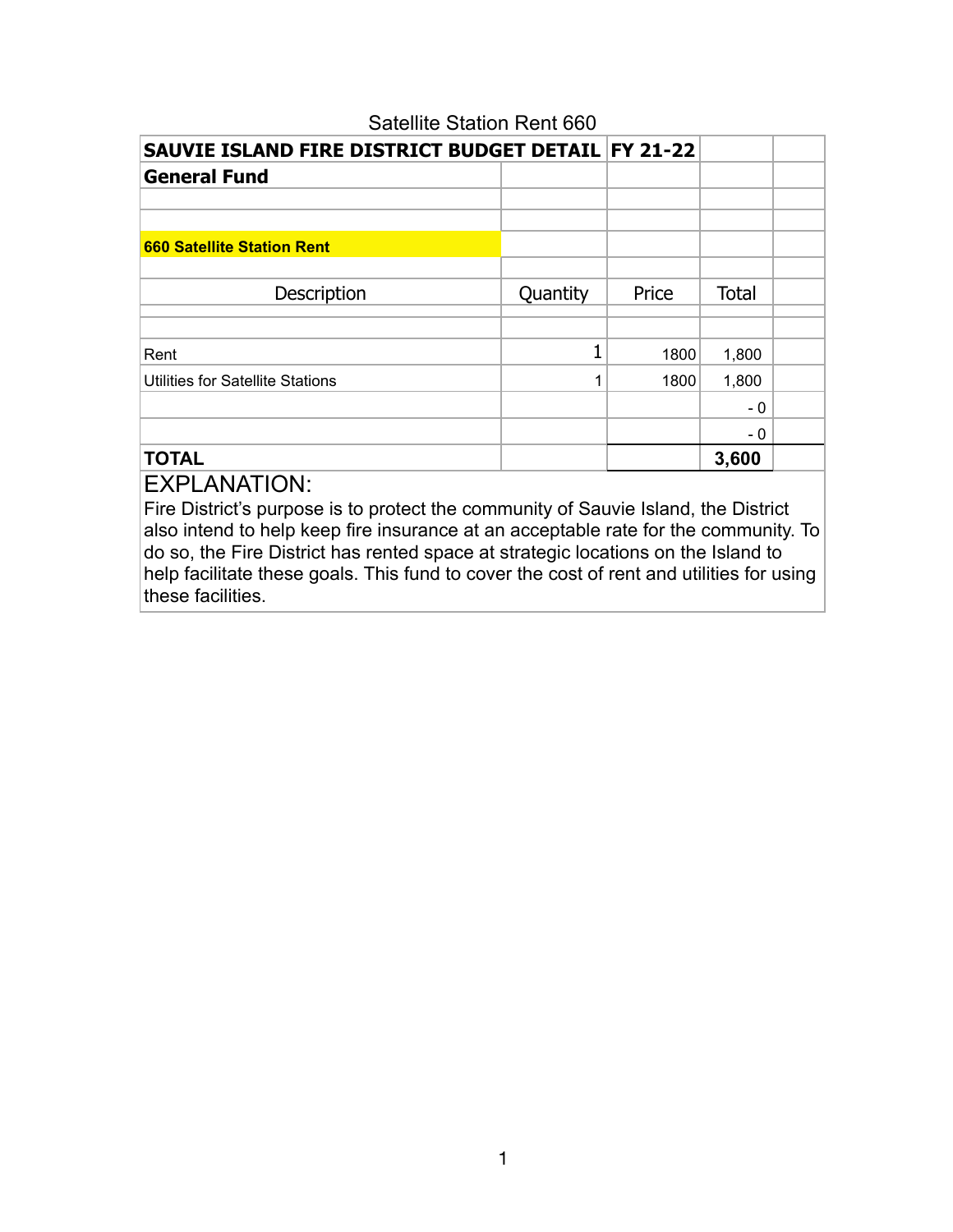| Utilities 665                                      |          |       |              |  |
|----------------------------------------------------|----------|-------|--------------|--|
| SAUVIE ISLAND FIRE DISTRICT BUDGET DETAIL FY 21-22 |          |       |              |  |
| <b>General Fund</b>                                |          |       |              |  |
|                                                    |          |       |              |  |
| <b>665 Utilities</b>                               |          |       |              |  |
|                                                    |          |       |              |  |
| Description                                        | Quantity | Price | <b>Total</b> |  |
|                                                    |          |       |              |  |
| Electricity                                        | 12       | 300   | 3,600        |  |
| <b>Northwest Natural Gas</b>                       | 12       | 160   | 1,920        |  |
| Garbage                                            | 12       | 65    | 780          |  |
| Other Heating Fuel                                 |          | 900   | 900          |  |
| <b>Telephone</b>                                   | 12       | 160   | 1,920        |  |
|                                                    |          |       | - 0          |  |
| <b>TOTAL</b>                                       |          |       | 9,120        |  |
| FVDI ANIATIONI.                                    |          |       |              |  |

Electricity for the station. This expense is stable despite inflation due to energysaving measures like LED lighting.

Garbage and recycling is picked up at the Station.

Other Heating Fuel using propane.

Station Telephones Phone service for station.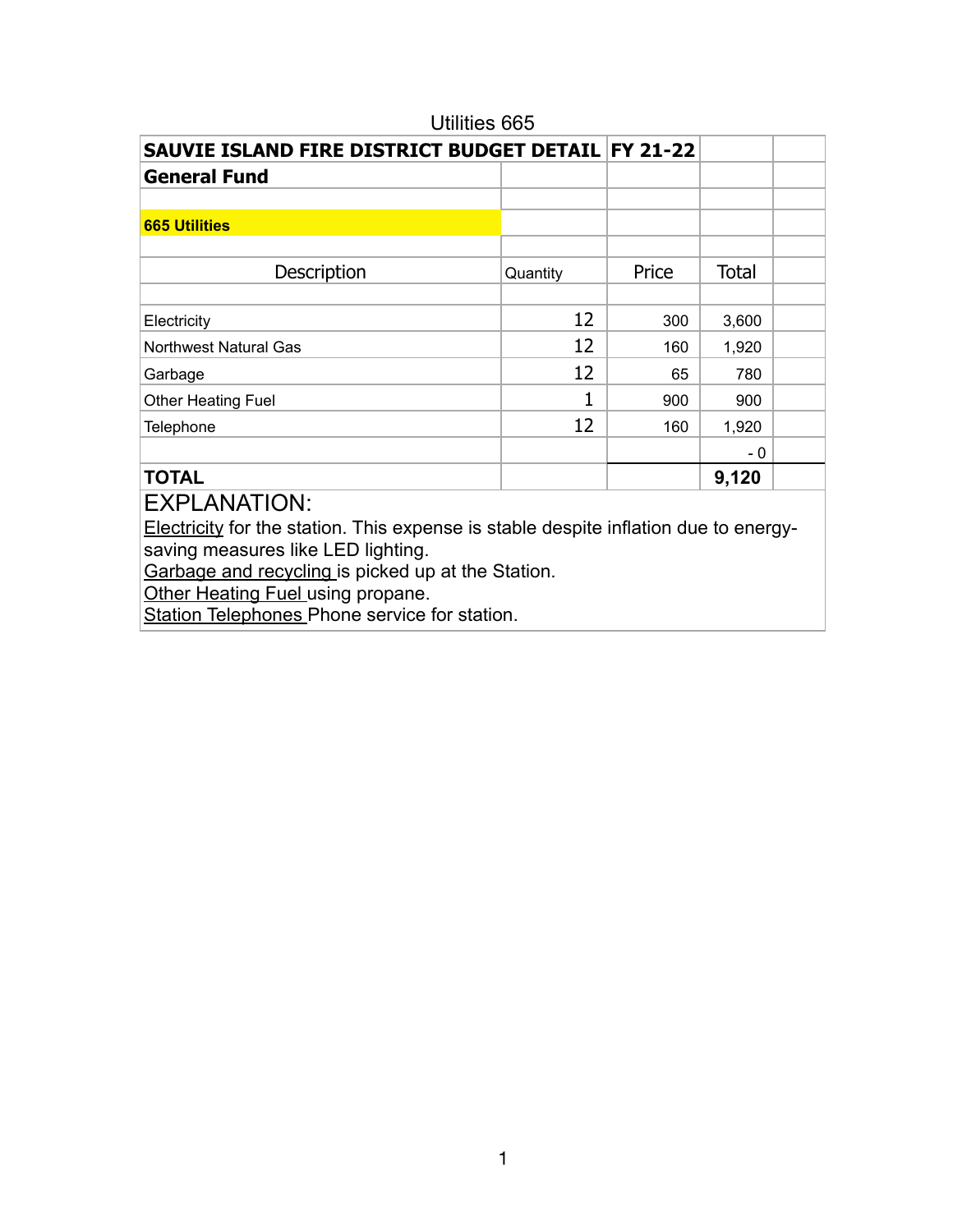| SAUVIE ISLAND FIRE DISTRICT BUDGET DETAIL | FY 21-22 |       |              |  |
|-------------------------------------------|----------|-------|--------------|--|
| <b>General Fund</b>                       |          |       |              |  |
|                                           |          |       |              |  |
| <b>675 Information Technology</b>         |          |       |              |  |
|                                           |          |       |              |  |
| Description                               | Quantity | Price | <b>Total</b> |  |
| <b>Service Providers</b>                  | 1        | 1,500 | 1,500        |  |
| Data Communications                       | 12       | 40    | 480          |  |
| Hardware                                  | 1        | 1,500 | 1,500        |  |
| Software                                  | 12       | 29    | 348          |  |
|                                           |          |       | - 0          |  |
| <b>TOTAL</b>                              |          |       | 3,828        |  |

#### Information Technology 675

### EXPLANATION:

Service Providers include IT maintenance contract for as-needed improvements, Zoho for email, Dropbox, and web domain site.

Data Communications includes CenturyLink internet, wireless telephone bills,T-Mobile wireless internet, pagers and I Am Responding notification system. The expense for CenturyLink landlines is in Utilities.

Hardware includes continued computer upgrades and repair. Cables, computer batteries and other equipment will be purchased using this sub-account. Hardware replacements are planned with a budget of \$1,500.

Software covers the original purchase, renewals and upgrades. This includes Zoho Meeting and Office 365 licenses.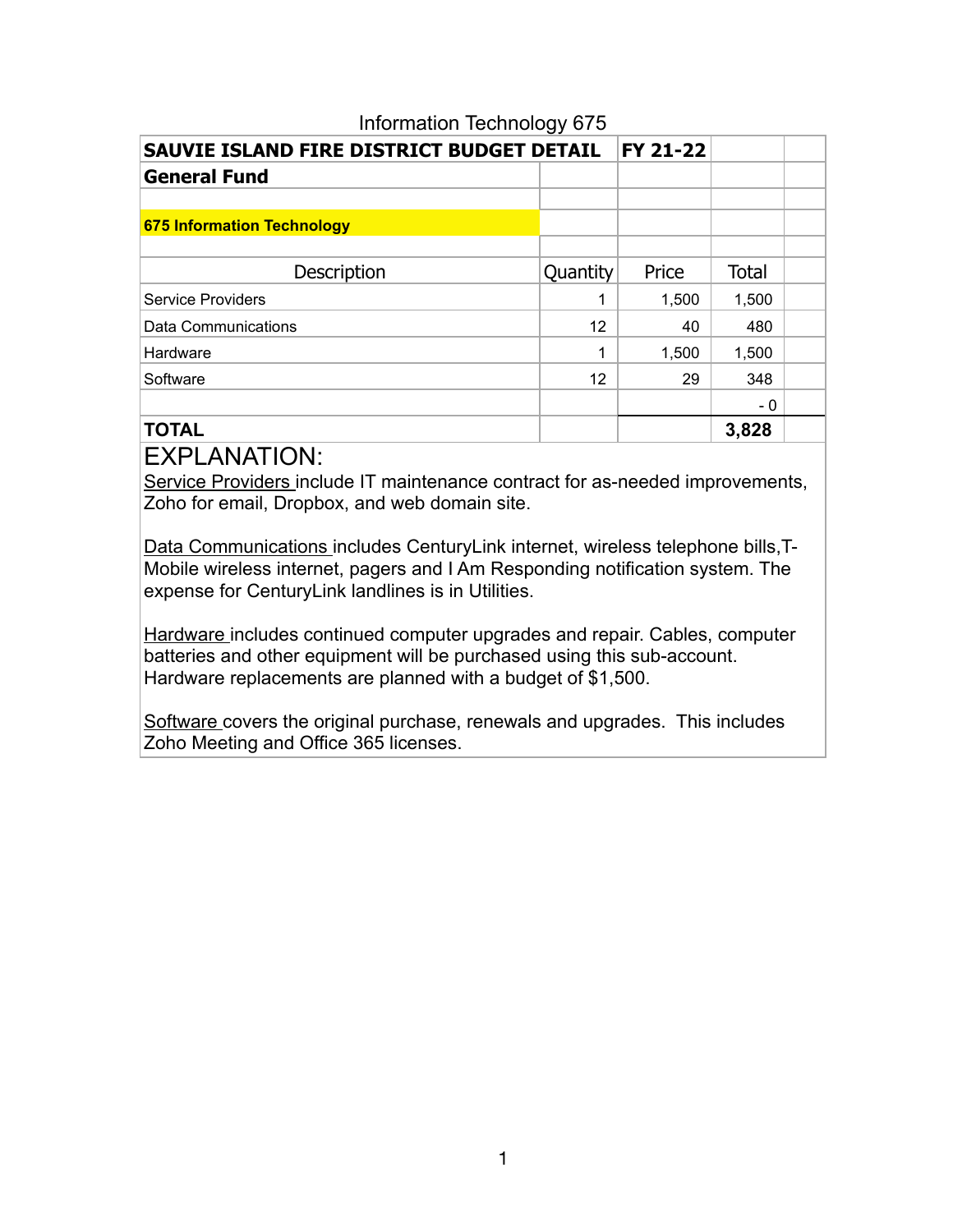| SAUVIE ISLAND FIRE DISTRICT BUDGET DETAIL FY 21-22                                                                                                  |          |       |              |  |
|-----------------------------------------------------------------------------------------------------------------------------------------------------|----------|-------|--------------|--|
| <b>General Fund</b>                                                                                                                                 |          |       |              |  |
|                                                                                                                                                     |          |       |              |  |
| <b>680 Communication Maintenance</b>                                                                                                                |          |       |              |  |
|                                                                                                                                                     |          |       |              |  |
| Description                                                                                                                                         | Quantity | Price | <b>Total</b> |  |
| Radio Repairs                                                                                                                                       |          | 250   | 250          |  |
| Radio                                                                                                                                               |          |       | - 0          |  |
| Pager                                                                                                                                               |          |       | - 0          |  |
| <b>Batteries</b>                                                                                                                                    | 12       | 70    | 840          |  |
|                                                                                                                                                     |          |       | - 0          |  |
| <b>TOTAL</b>                                                                                                                                        |          |       | 1,090        |  |
| <b>EXPLANATION:</b>                                                                                                                                 |          |       |              |  |
| Radio and pager repair is for routine maintenance and any unforeseen<br>communication equipment maintenance including radio installation, telephone |          |       |              |  |

repair, and cellular phones and repair.

# Communication Maintenance 680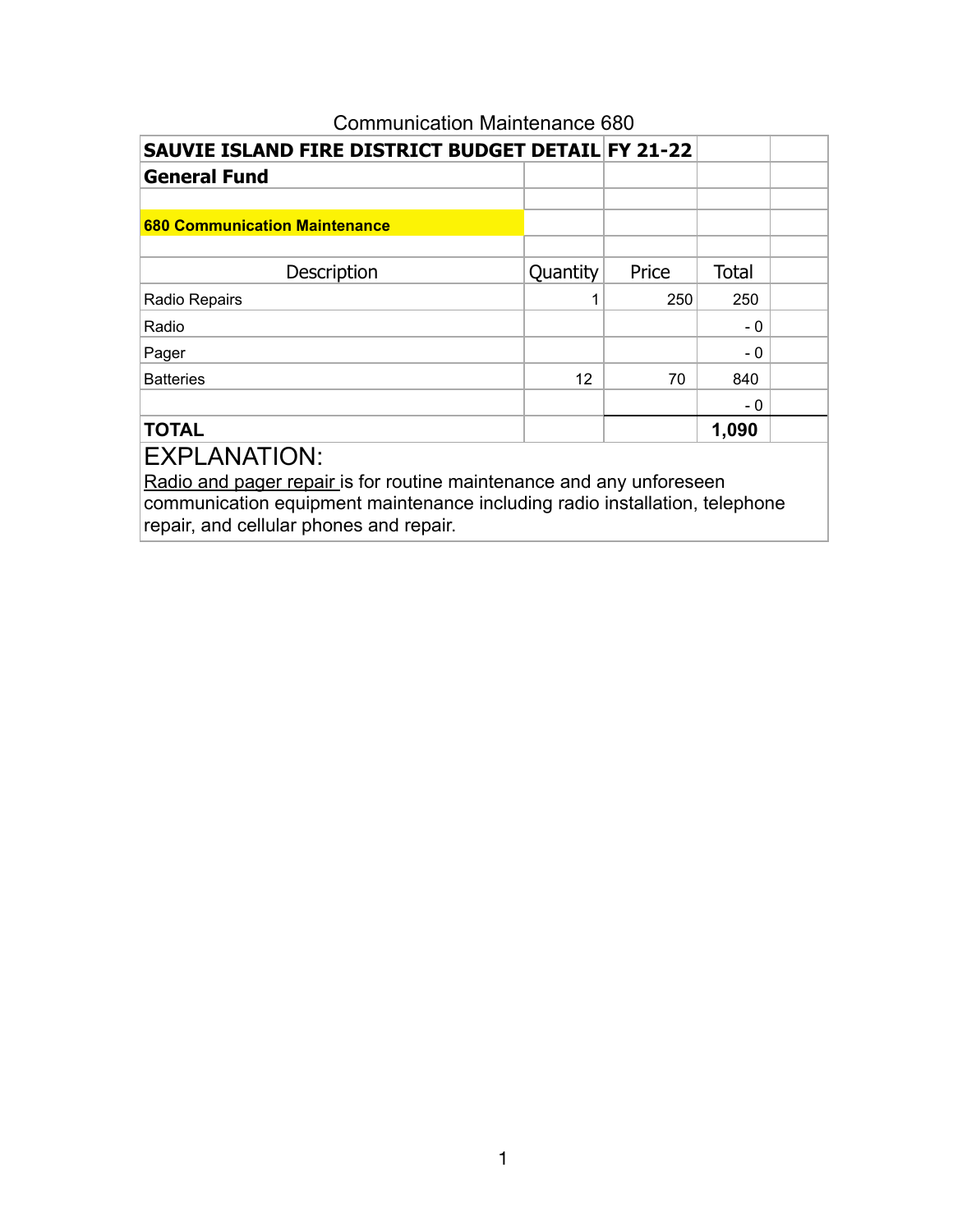| SAUVIE ISLAND FIRE DISTRICT BUDGET DETAIL   FY 21-22 |          |        |              |  |
|------------------------------------------------------|----------|--------|--------------|--|
| <b>General Fund</b>                                  |          |        |              |  |
|                                                      |          |        |              |  |
| <b>715 Travel and Training</b>                       |          |        |              |  |
|                                                      |          |        |              |  |
| Description                                          | Quantity | Price  | <b>Total</b> |  |
| Firefighter & EMS Training                           | 1        | 10,000 | 10,000       |  |
| Technology used for Training                         |          |        | $-0$         |  |
| <b>Board Member Training</b>                         |          |        | $-0$         |  |
| Officer Development & Special Training               |          |        | $-0$         |  |
|                                                      |          |        | $-0$         |  |
| <b>TOTAL</b>                                         |          |        | 10,000       |  |

#### Travel & Training 715

EXPLANATION:

Firefighter & EMS Training expenses include instructor fees, tuition, per diem, books, lodging, equipment and supplies related to training. The District has a EMT Training Policy and supports qualified volunteers with their educational expenses.

Technology Used in Training Includes all software, hardware, data communications related to training.

Board Member Training OFDDA, SDAO. This includes conference fees, lodging, mileage and per diem.

Officer Development & Special Training Officer prep classes (OEDI, Blue Card Command, USForest Service), extrication and rope rescue training. Outside training expenses for special courses.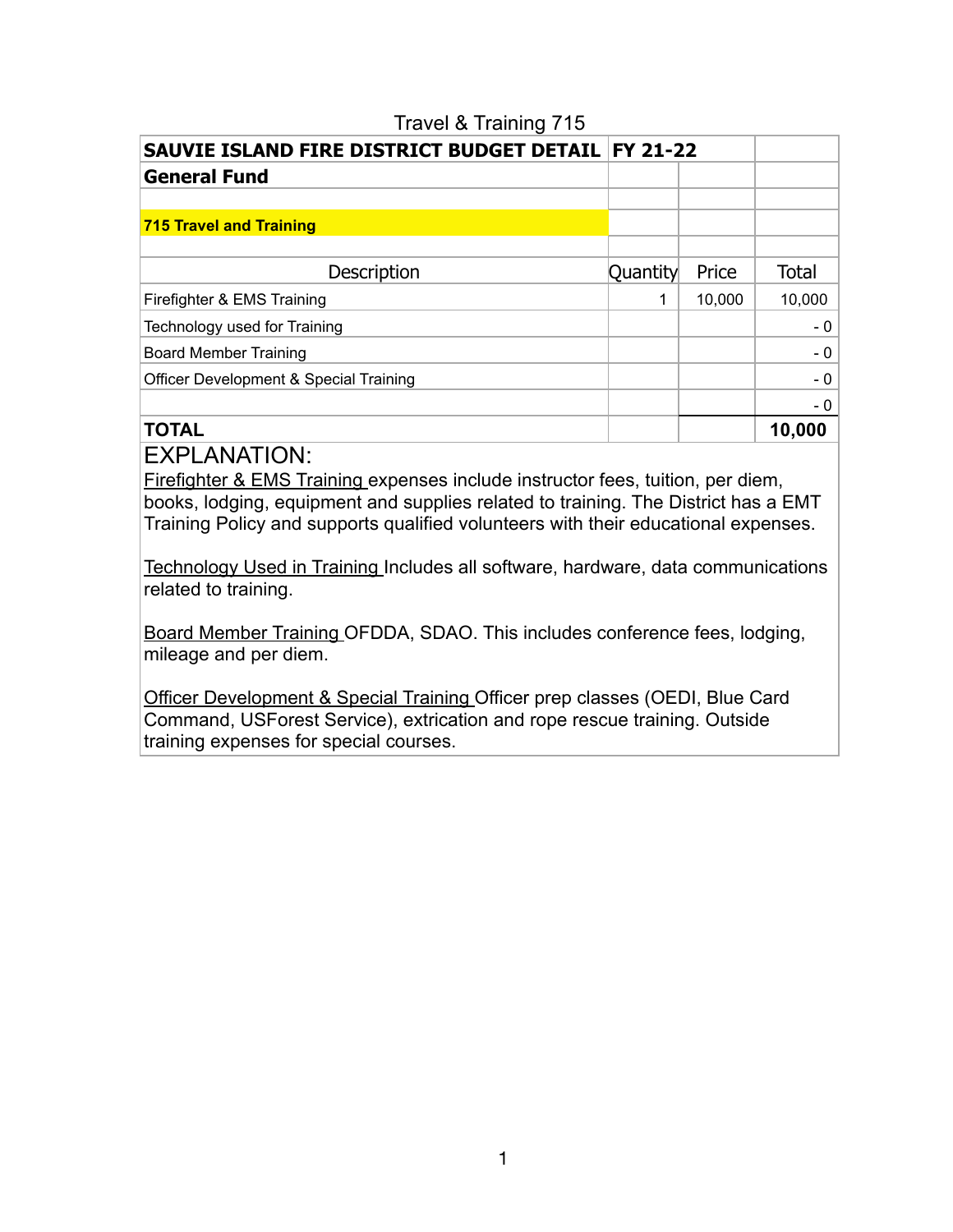| SAUVIE ISLAND FIRE DISTRICT BUDGET DETAIL FY 21-22 |          |        |              |  |
|----------------------------------------------------|----------|--------|--------------|--|
| <b>General Fund</b>                                |          |        |              |  |
|                                                    |          |        |              |  |
| <b>750 Equipment Maintenance</b>                   |          |        |              |  |
|                                                    |          |        |              |  |
| Description                                        | Quantity | Price  | <b>Total</b> |  |
| Maintenance                                        |          | 18,600 | 18,600       |  |
| Fuel                                               |          | 4,000  | 4,000        |  |
| <b>Tires</b>                                       | 4        | 900    | 3,600        |  |
|                                                    |          |        | - 0          |  |
| <b>TOTAL</b>                                       |          |        | 26,200       |  |

### Equipment Maintenance 750

## EXPLANATION:

Maintenance includes all maintenance costs of equipment and repair expenses both planned and unforeseeable. Large maintenance items are reviewed by the officers and presented to the Planning Committee and Board.

Equipment includes: Four (3) fire engines, two (2) water tenders, two (2) wildland engines, an all-terrain utility vehicle, and support vehicles. Last year, the entire fleet went through thorough inspection and repairs. Our fleet is older and will require continued high level of maintenance. This may require an increase to the equipment maintenance budget during the year.

The maintenance fund is also used for maintenance of capital outlay equipment, chainsaws, portable pumps, hose maintenance, SCBA maintenance, hose testing, ladder testing, pump testing, generators, and almost all other equipment and apparatus repairs. Radio and pager repairs are paid from Communications Maintenance.

Fuel- based on previous year's usage and historic volatility. The budget amount includes a cushion for price variations.

Tires are purchased as needed.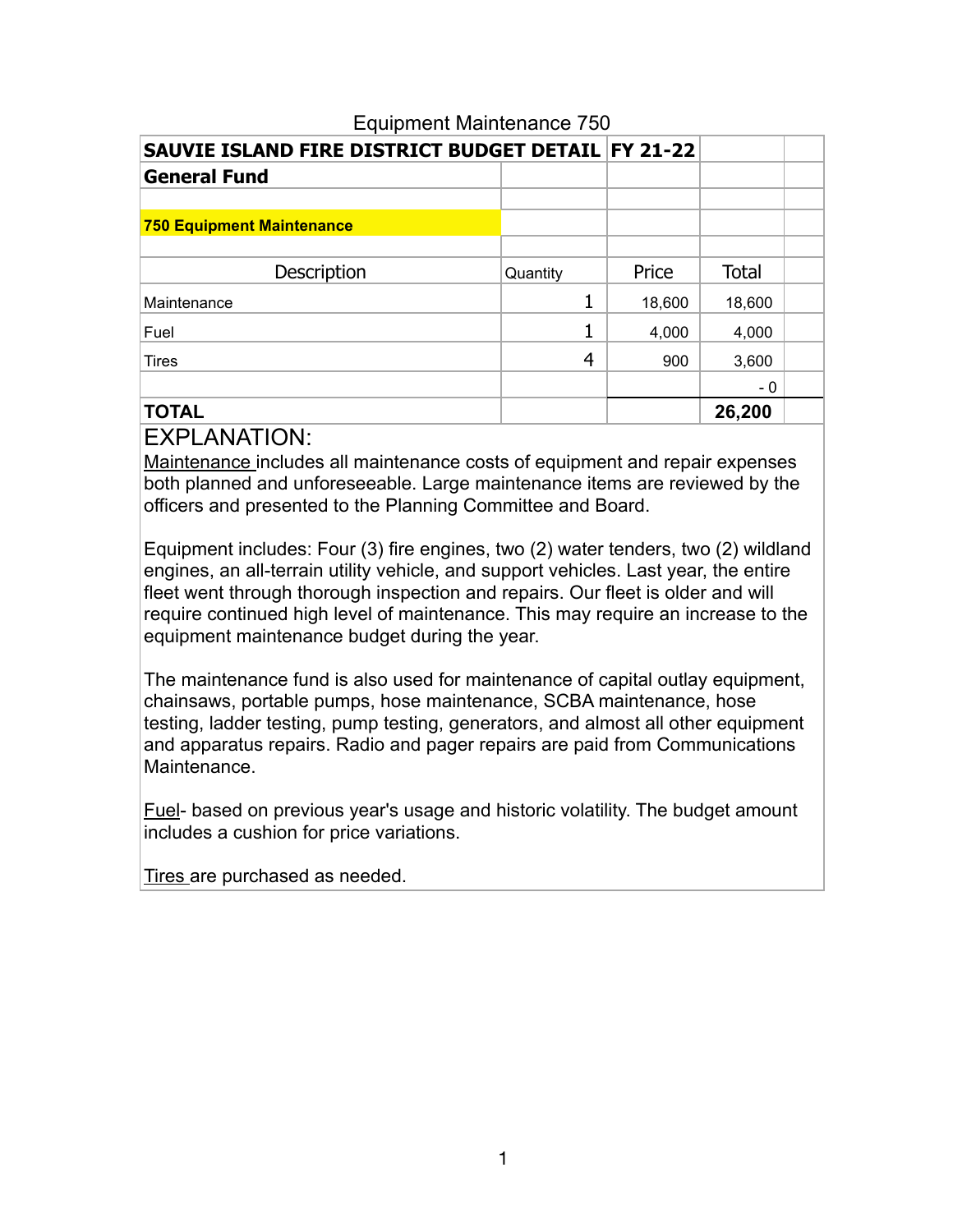| SAUVIE ISLAND FIRE DISTRICT BUDGET DETAIL   FY 21-22 |          |        |              |  |
|------------------------------------------------------|----------|--------|--------------|--|
| <b>General Fund</b>                                  |          |        |              |  |
|                                                      |          |        |              |  |
|                                                      |          |        |              |  |
| <b>775 Emergency Operations Supplies</b>             |          |        |              |  |
|                                                      |          |        |              |  |
| Description                                          | Quantity | Price  | <b>Total</b> |  |
|                                                      | 1        |        |              |  |
| <b>Firefighting Equipment</b>                        |          | 11,500 | 11,500       |  |
| <b>EMS Supplies/ Equipment</b>                       |          |        | $-0$         |  |
| <b>EMS Operations</b>                                |          |        | $-0$         |  |
| <b>Special Operations</b>                            |          |        | - 0          |  |
|                                                      |          |        | - 0          |  |
|                                                      |          |        | - 0          |  |
| <b>TOTAL</b>                                         |          |        | 11,500       |  |

### Emergency Operation Supplies 775

# **EXPLANATION:**

Firefighting Equipment The purchase of turnouts, hose, rescue saws, valves and rope make up a large portion of this account..The District's goal is to have all firefighter turnouts meet current NFPA standards. Smaller items include: road flares, flashlights, batteries, suspenders, turnout repair, helmets, decals, boots, hoods, gloves, liners, shields, pike poles, fire extinguisher maintenance, wildland firefighter shirts, SCBA masks, hose fittings and appliances. Support operating supplies including protective equipment and hydration items needed on emergency scenes such as water and Gatorade are also paid from this account. Safety supplies are purchased under this account. These include safety vests, safety cones, safety harness, goggles, hearing protectors, safety glasses, protective equipment and supplies against bloodborne pathogens, equipment and supplies to comply with O.S.H.A. requirement sand other general safety needs. Finally, fire-fighting foam for structural, wildland and flammable liquid fires is funded under this account

EMS Supplies & Equipment are all medical supplies necessary to run emergency medical services which include equipment such as airway equipment oxygen regulators, and other equipment that costs less than \$1,000.

EMS Operations EMT recertification fees are also here.District personnel must be re-certified in alternate years. The next due date will be spring of 2023.

Special Operations water and rope rescue equipment is purchased from this account.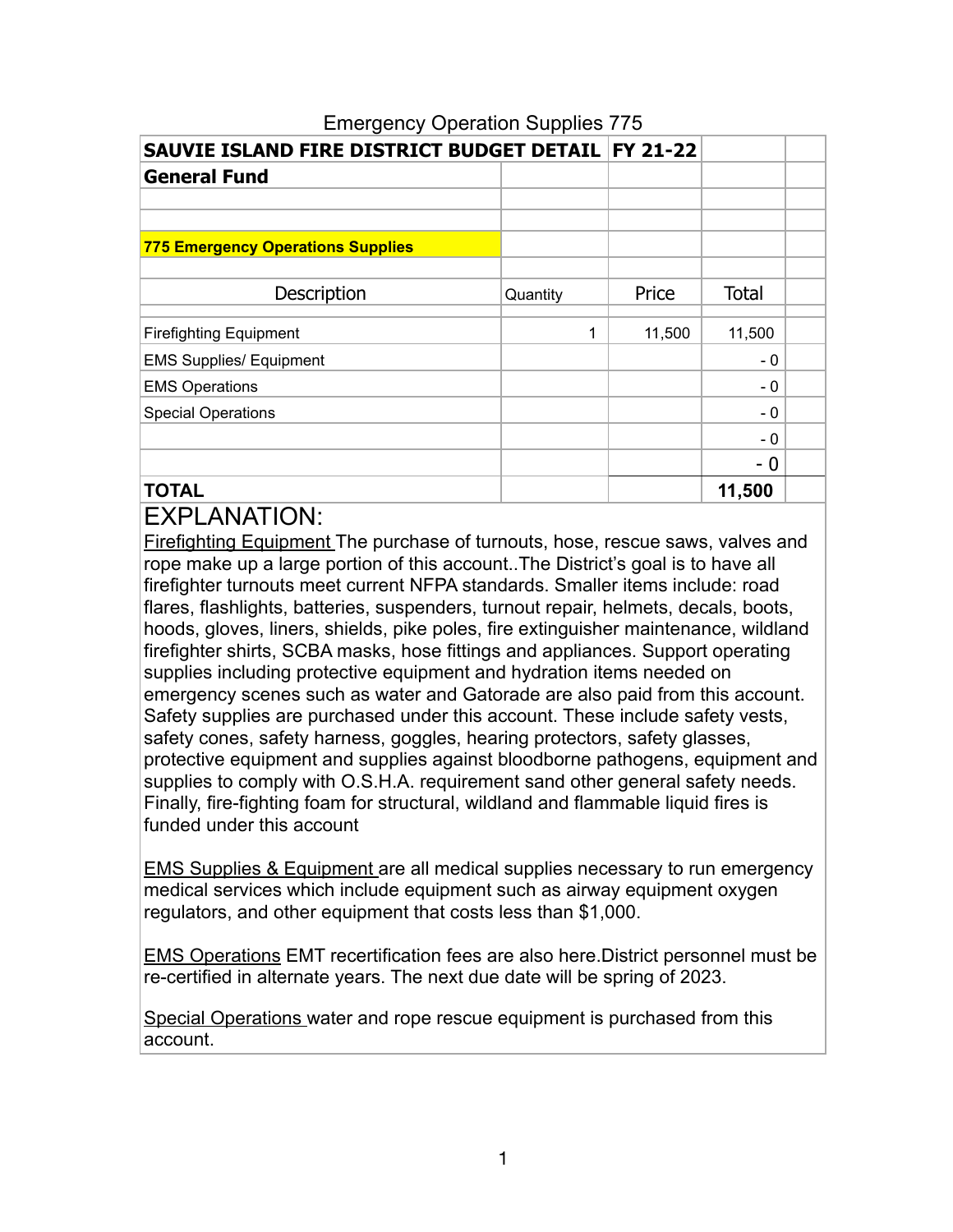| <b>SAUVIE ISLAND FIRE DISTRICT BUDGET DETAIL</b> |          | <b>FY 21-22</b> |              |  |
|--------------------------------------------------|----------|-----------------|--------------|--|
| <b>General Fund</b>                              |          |                 |              |  |
|                                                  |          |                 |              |  |
| <b>790 Uniforms</b>                              |          |                 |              |  |
|                                                  |          |                 |              |  |
| Description                                      | Quantity | Price           | <b>Total</b> |  |
| Personnel Uniforms & Equipment                   | 1        | 2,500           | 2,500        |  |
|                                                  |          |                 | - 0          |  |
| <b>Total</b>                                     |          |                 | 2,500        |  |
|                                                  |          |                 |              |  |

#### Uniforms 790

## EXPLANATION:

Personnel Uniforms & Equipment- NFPA approved uniform shirts, uniform pants, boots, badges, coveralls, emblems, jackets, uniform coats, and name tags for firefighters representing the fire district on emergency and educational functions for all personnel. The volunteer recruitment continues to attract many recruits to academy. Volunteer uniforms are again planned for this budget year in addition to our regular uniform expenses.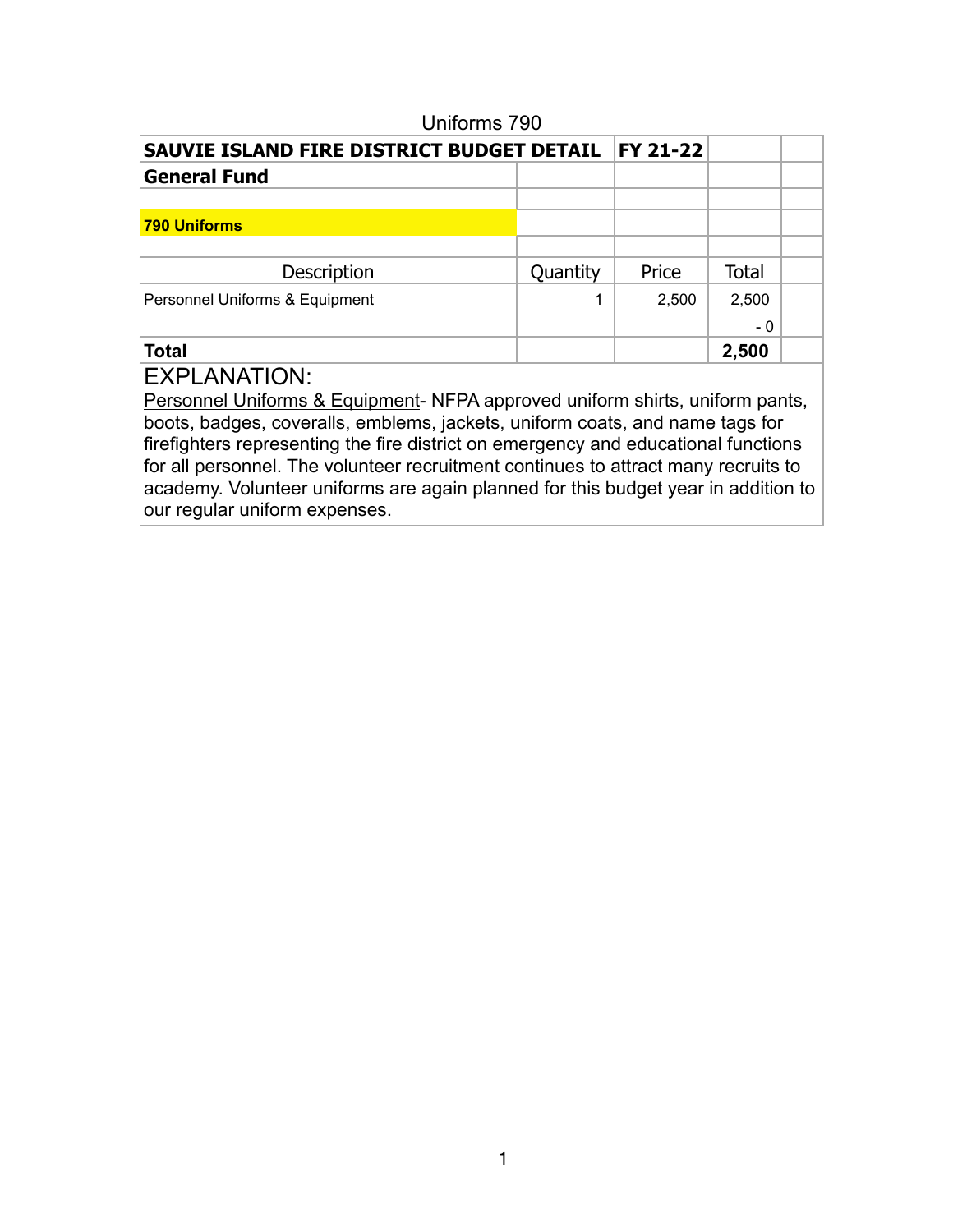| SAUVIE ISLAND FIRE DISTRICT BUDGET DETAIL |          | FY 21-22 |        |  |
|-------------------------------------------|----------|----------|--------|--|
| <b>General Fund</b>                       |          |          |        |  |
|                                           |          |          |        |  |
| <b>800 Volunteer Services</b>             |          |          |        |  |
|                                           |          |          |        |  |
| Description                               | Quantity | Price    | Total  |  |
| <b>Volunteer Donation</b>                 |          | 1,000    | 1,000  |  |
| Length of Service Award Program           | 1        | 8,000    | 8,000  |  |
| Awards and Incentives                     | 1        | 3,000    | 3,000  |  |
| <b>Wellness Program</b>                   | 1        | 6,400    | 6,400  |  |
| <b>Total</b>                              |          |          | 18,400 |  |

#### Volunteer Service 800

EXPLANATION:

Volunteer services covers expenses for volunteers including response program, background checks on new recruits, meals, coffee and other expenses.

Volunteer Donation is donated to the Sauvie Island Volunteer Firefighters Association to help pay expenses for the Annual Awards Banquet and other Entertainment Committee social events.The donation is omitted this year to save money and because several events were canceled.

Length of Service Award Plan (LOSAE) The Fire Chief and volunteers worked together to develop a LOSAP plan as allowed by IRS rules. The 2020/21 budgeted amount of \$10,000 provides current recognition of individual volunteer efforts.

Awards & Incentives This committee continues to follow the legally allowed methods of reimbursement and decides how best to acknowledge and appreciate volunteers. The expenses for recognition plaques and other items are funded from this account.

Wellness Program- The Wellness Program was written for all personnel. This program includes physicals, physical fitness and vaccinations. It also includes incentive benefits for staff meeting specified fitness goals